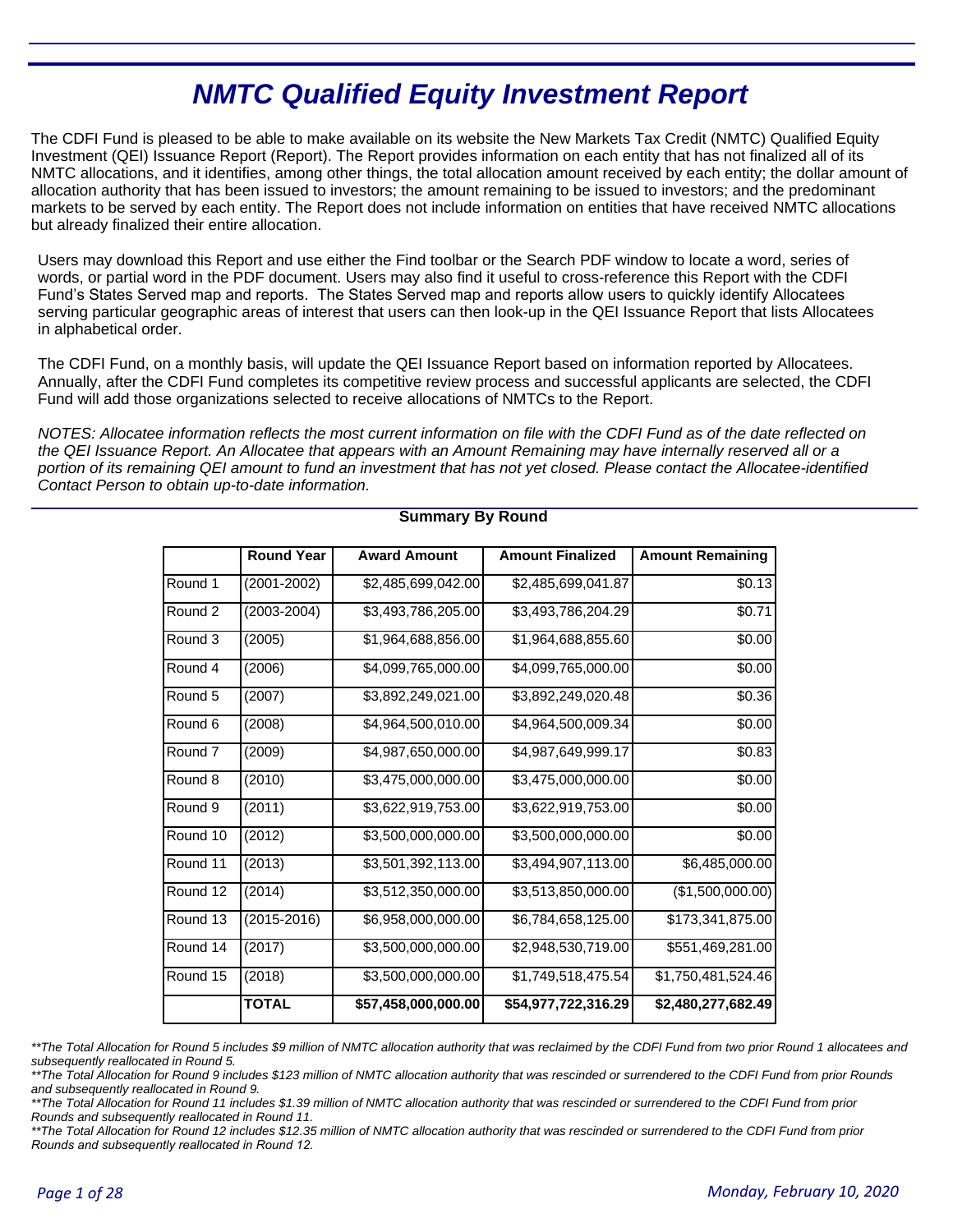#### *Name of Allocatee:* **AMCREF Community Capital, LLC**

**Year of Award:** 2018 *Service Area:* National service area *Controlling Entity: Contact Person:* Knox Clark, (504) 495-1084, knox@amcref.com *Predominant Financing:* Operating Business Financing *Predominant Market Served:* AL,GA,LA,MS,TN,TX,VA **Innovative Activities:** Providing QLICIs for Non-Real Estate Activities

#### *Name of Allocatee:* **Atlanta Emerging Markets, Inc.**

**Year of Award:** 2015-2016 *Service Area:* Local *Controlling Entity:* Atlanta Development Authority, d/b/a Invest Atlanta *Contact Person:* Stephen McRae, (404) 588-5470, smcrae@investatlanta.com *Predominant Financing:* Real estate financing: Community Facilities *Predominant Market Served:* DeKalb and Fulton County **Innovative Activities: Identified States** 

#### *Name of Allocatee:* **Atlanta Emerging Markets, Inc.**

## **Year of Award:** 2017

*Service Area:* Local

*Controlling Entity:* Atlanta Development Authority, d/b/a Invest Atlanta *Contact Person:* Dale Royal, (404) 614-8336, droyal@investatlanta.com *Predominant Financing:* Real estate financing: Community Facilities *Predominant Market Served:* GA-Barrow County, GA-Bartow County, GA-Carroll County, GA-Cherokee County, GA-Clayton County, GA-Cobb County, GA-Coweta County, GA-DeKalb County, GA-Douglas County, GA-Fayette County, GA-Forsyth County, GA-Fulton County, GA-Gwinnett County, GA-Henry County, GA-Newton County, GA-Paulding County, GA-Pickens County, GA-Rockdale County, GA-Spalding County, GA-Walton **County** 

*Innovative Activities:* 

#### *Name of Allocatee:* **BlueHub Capital, Inc**

**Year of Award:** 2003 *Service Area:* National *Controlling Entity: Contact Person:* Emily Kaminsky, (617) 933-5861, ekaminsky@bostoncommunitycapital.org **Predominant Financing: Business financing** *Predominant Market Served:* Connecticut, Massachusetts, New Hampshire, New Jersey; New York; Pennsylvania; Rhode Island *Innovative Activities:* 

*Name of Allocatee:* **Brownfield Revitalization, LLC**

#### **Year of Award:** 2018

*Service Area:* National service area *Controlling Entity:* Cherokee Investment Partners, LLC *Contact Person:* Bret Batchelder, (919) 743-2530, bbatchelder@cherokeefund.com

*Predominant Financing:* Operating Business Financing *Predominant Market Served:* CO,FL,MO,NY,PA,RI,TX **Innovative Activities:** Targeting Identified States

**Total Allocation: Non-Metro Commitment: Amount Remaining: Amount Finalized:**

\$70,000,000.00 \$25,837,200.00 \$44,162,800.00 60%

**Total Allocation: Non-Metro Commitment: Amount Remaining: Amount Finalized:**

\$50,000,000.00 \$42,500,000.00 \$7,500,000.00 0%

0% **Total Allocation: Non-Metro Commitment: Amount Remaining: Amount Finalized:**

\$60,000,000.00 \$52,000,000.00 \$8,000,000.00

**Total Allocation: Non-Metro Commitment: Amount Remaining: Amount Finalized:**

\$70,000,000.00 \$69,999,999.71 \$0.29 0%

**Total Allocation: Non-Metro Commitment: Amount Remaining: Amount Finalized:**

\$60,000,000.00 \$35,100,000.00 \$24,900,000.00 0%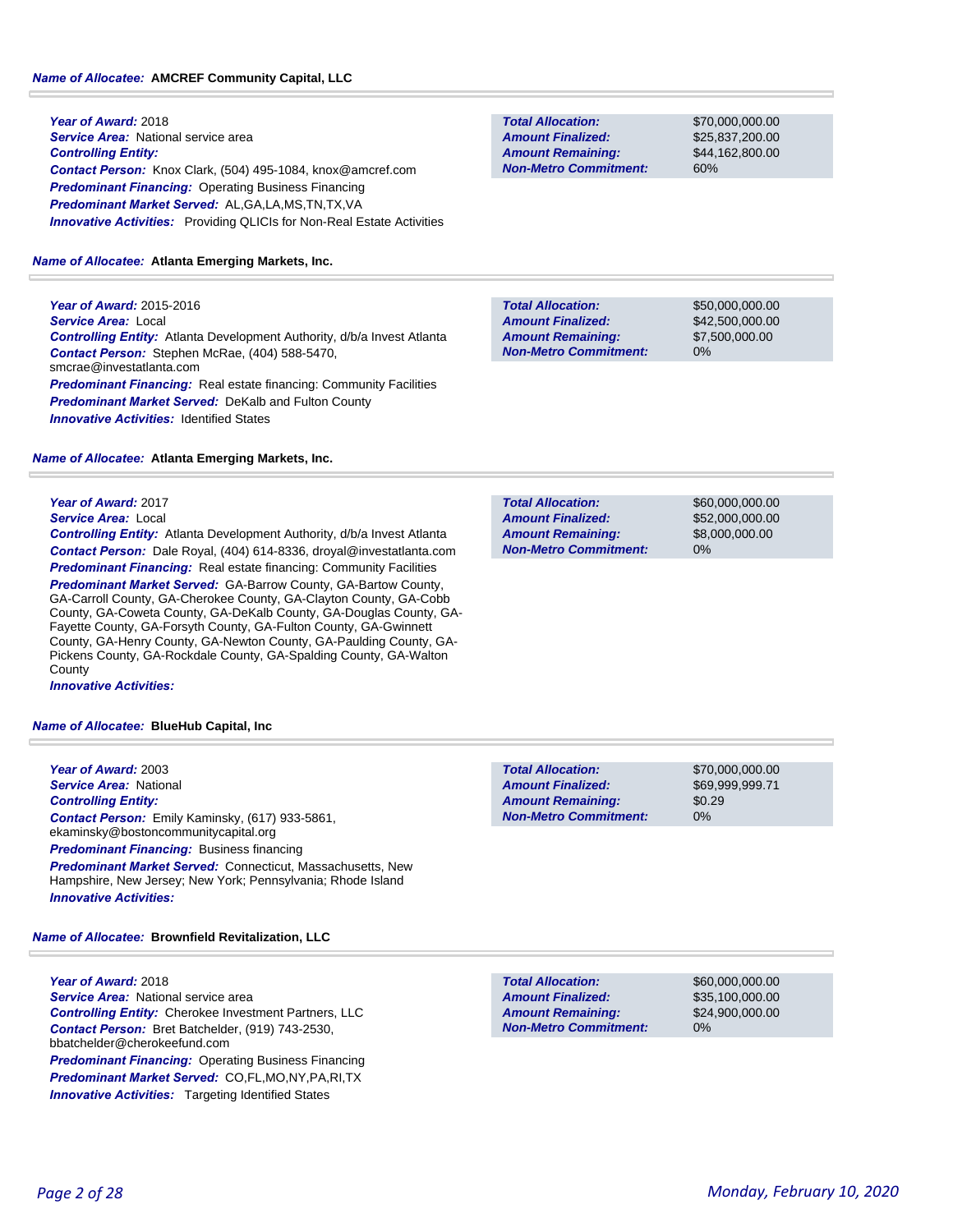*Service Area:* National *Controlling Entity:* AFL-CIO Housing Investment Trust *Contact Person:* Eric Price, (202) 331-8055, eprice@aflcio-hit.com **Predominant Financing:** Real estate financing: Community Facilities *Predominant Market Served:* California, Illinois, Massachusetts, New Jersey, New York, Ohio, Pennsylvania *Innovative Activities:* 

#### *Name of Allocatee:* **CAHEC New Markets, LLC**

**Year of Award:** 2018

*Service Area:* Multi-state service area *Controlling Entity:* Community Affordable Housing Equity Corporation *Contact Person:* Brian Oxford, (919) 420-0063, boxford@cahec.com *Predominant Financing:* Real Estate Financing - Community Facilities *Predominant Market Served:* DC, FL, GA, KY, MD, NC, SC, TN, VA, WV **Innovative Activities:** Targeting Identified States

#### *Name of Allocatee:* **Capital Impact Partners**

**Year of Award:** 2015-2016 *Service Area:* National *Controlling Entity: Contact Person:* Scott Sporte, (510) 496-2233, ssporte@capitalimpact.org **Predominant Financing:** Real estate financing: Community Facilities *Predominant Market Served:* California, Colorado, District of Columbia, Michigan, Oregon, Texas, Washington *Innovative Activities:* 

#### *Name of Allocatee:* **Capital Impact Partners**

**Year of Award:** 2017 *Service Area:* National *Controlling Entity: Contact Person:* Scott Sporte, (510) 496-2233, ssporte@capitalimpact.org **Predominant Financing:** Real estate financing: Community Facilities *Predominant Market Served:* California, District of Columbia, Michigan, New Jersey, Oregon, Tennessee, Texas *Innovative Activities:* Targeting Identified States

### *Name of Allocatee:* **Capital One Community Renewal Fund, LLC**

**Year of Award:** 2015-2016 *Service Area:* National *Controlling Entity:* Capital One Financial Corporation *Contact Person:* John Chamberlain, (504) 533-5276, john.chamberlain@capitalone.com **Predominant Financing:** Real estate financing: Community Facilities *Predominant Market Served:* California, Louisiana, New York, Ohio, Texas, Virginia

**Innovative Activities: Identified States** 

**Total Allocation: Non-Metro Commitment: Amount Remaining: Amount Finalized:**

\$55,000,000.00 \$52,500,000.00 \$2,500,000.00 0%

\$50,000,000.00 \$32,250,000.00 \$17,750,000.00 0% **Total Allocation: Non-Metro Commitment: Amount Remaining: Amount Finalized:**

\$70,000,000.00 \$61,000,000.00 \$9,000,000.00 0% **Total Allocation: Non-Metro Commitment: Amount Remaining: Amount Finalized:**

**Total Allocation: Non-Metro Commitment: Amount Remaining: Amount Finalized:**

\$65,000,000.00 \$56,000,000.00 \$9,000,000.00 0%

\$90,000,000.00 \$72,150,000.00 \$17,850,000.00 0% **Total Allocation: Non-Metro Commitment: Amount Remaining: Amount Finalized:**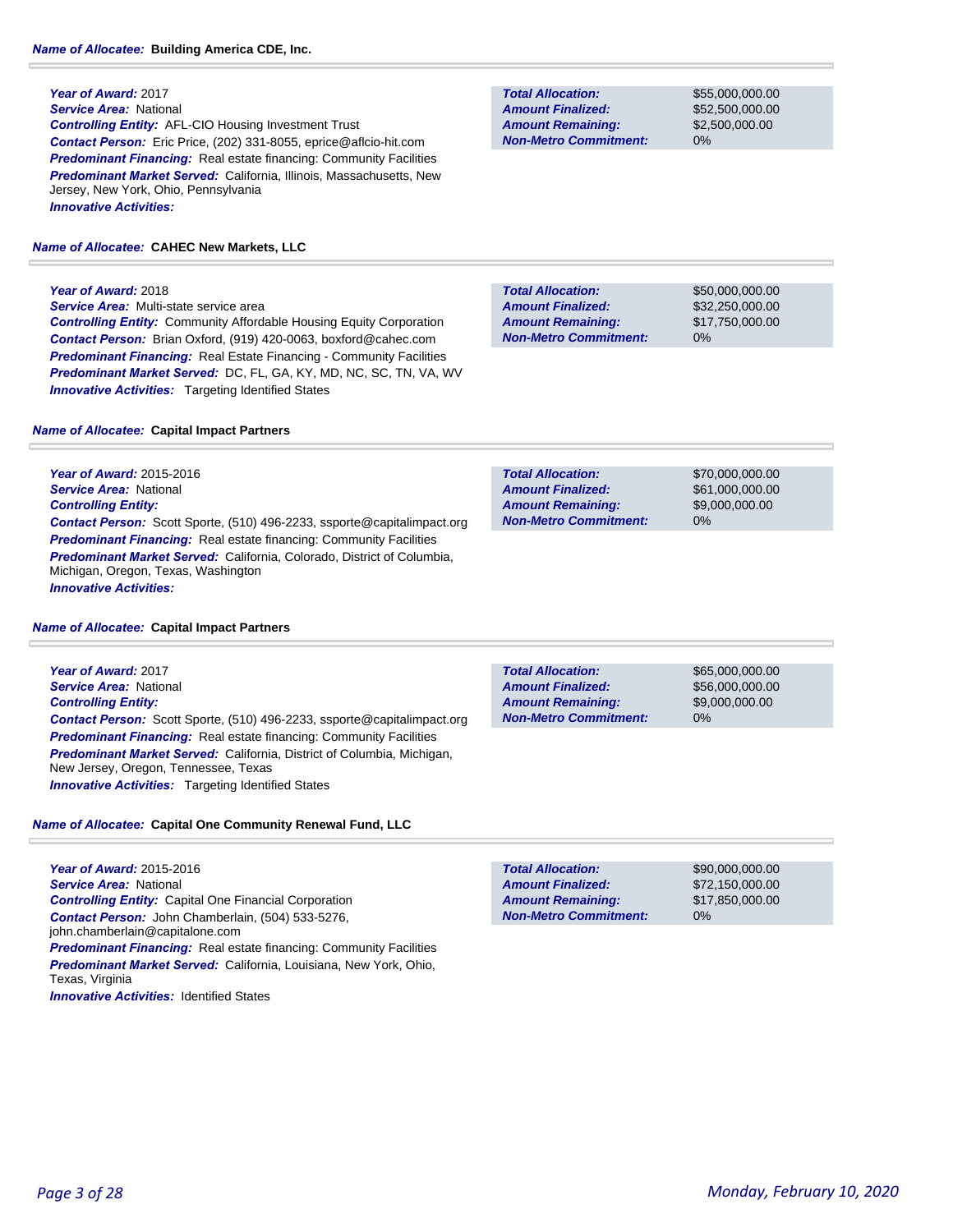**Year of Award:** 2018 *Service Area:* National service area *Controlling Entity:* Capital One Financial Corporation *Contact Person:* Spencer Gagnet, (504) 533-5717, spencer.gagnet@capitalone.com *Predominant Financing:* Operating Business Financing *Predominant Market Served:* CA,FL,MD,OH,OR,PR,TX **Innovative Activities:** Targeting Identified States

#### *Name of Allocatee:* **CBKC CDC, L.L.C.**

**Year of Award:** 2018 *Service Area:* Multi-state service area *Controlling Entity:* Central Bancshares of Kansas City, Inc. *Contact Person:* William Dana, (816) 483-1210, bdana@centralbankkc.com *Predominant Financing:* Real Estate Financing - Industrial/Manufacturing *Predominant Market Served:* IL, KS, MO **Innovative Activities:** Targeting Identified States

*Name of Allocatee:* **Central States Development Partners, Inc.**

**Year of Award:** 2018 **Service Area:** National service area *Controlling Entity:* Rock Island Economic Growth Corporation *Contact Person:* Cindy Berg, (309) 794-6711, cberg@growthcorp.org *Predominant Financing:* Operating Business Financing *Predominant Market Served:* FL,IL,IN,IA *Innovative Activities:* 

### *Name of Allocatee:* **Central Valley NMTC Fund, LLC**

**Year of Award:** 2017 *Service Area:* Local *Controlling Entity:* The Penstar Group *Contact Person:* TJ Cox, (559) 264-5000, tjcox@cvnmtc.com **Predominant Financing:** Real estate financing: Community Facilities *Predominant Market Served:* CA-Fresno County, CA-Kern County, CA-Kings County, CA-Madera County, CA-Merced County, CA-San Joaquin County, CA-Stanislaus County, CA-Tulare County *Innovative Activities:* 

### *Name of Allocatee:* **Chase New Markets Corporation**

**Year of Award:** 2015-2016 *Service Area:* National *Controlling Entity:* JPMorgan Chase Bank, N.A. *Contact Person:* James Cahalan, (713) 216-7488, jim.cahalan@chase.com **Predominant Financing:** Operating Business financing *Predominant Market Served:* California, Florida, Illinois, Michigan, New York, Ohio, Texas

**Innovative Activities: Identified States, Non-Real Estate Activities QLICIs** 

**Total Allocation: Non-Metro Commitment: Amount Remaining: Amount Finalized:**

\$60,000,000.00 \$21,000,000.00 \$39,000,000.00 0%

\$50,000,000.00 \$29,000,000.00 \$21,000,000.00 0% **Total Allocation: Non-Metro Commitment: Amount Remaining: Amount Finalized:**

**Total Allocation: Non-Metro Commitment: Amount Remaining: Amount Finalized:**

\$35,000,000.00 \$32,000,000.00 \$3,000,000.00 20%

**Total Allocation: Non-Metro Commitment: Amount Remaining: Amount Finalized:**

\$55,000,000.00 \$30,000,000.00 \$25,000,000.00 0%

\$80,000,000.00 \$78,500,000.00 \$1,500,000.00 25% **Total Allocation: Non-Metro Commitment: Amount Remaining: Amount Finalized:**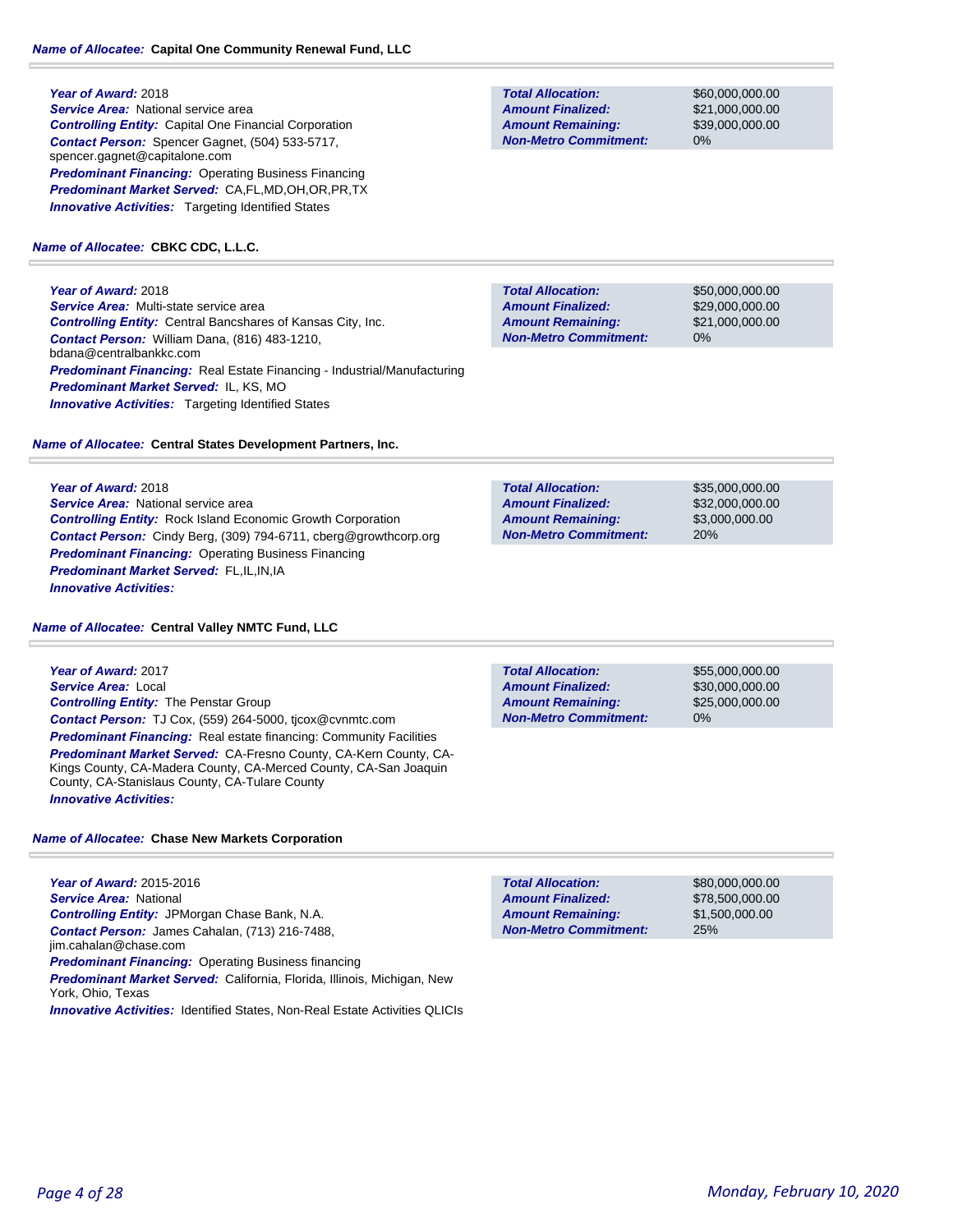**Year of Award:** 2017 *Service Area:* Multi-State *Controlling Entity: Contact Person:* Angela Ginty, (513) 721-7211, aginty@cincinnatidevelopmentfund.org

*Predominant Financing:* Real estate financing: Mixed-used (housing, commercial, or retail)

*Predominant Market Served:* IN-Brown County, IN-Dearborn County, IN-Franklin County, IN-Ohio County, KY-Boone County, KY-Bracken County, KY-Campbell County, KY-Gallatin County, KY-Grant County, KY-Kenton County, KY-Pendleton County, OH-Brown County, OH-Butler County, OH-Clermont County, OH-Franklin County, OH-Hamilton County, OH-Warren County

*Innovative Activities:* 

*Name of Allocatee:* **Cincinnati Development Fund, Inc.**

**Year of Award:** 2018 *Service Area:* Multi-state service area *Controlling Entity: Contact Person:* Angela Ginty, (513) 977-7282, aginty@cincinnatidevelopmentfund.org *Predominant Financing:* Real Estate Financing - Mixed-use (housing, commercial, or retail) *Predominant Market Served:* IN, KY, OH *Innovative Activities:* 

### *Name of Allocatee:* **Cinnaire New Markets LLC**

### **Year of Award:** 2017

*Service Area:* Multi-State *Controlling Entity:* Cinnaire Corporation *Contact Person:* Peter Giles, (517) 364-8944, pgiles@cinnaire.com **Predominant Financing:** Real estate financing: Community Facilities *Predominant Market Served:* Delaware, Illinois, Indiana, Maryland, Michigan, New Jersey, Pennsylvania, Wisconsin *Innovative Activities:* Targeting Identified States

### *Name of Allocatee:* **Cinnaire New Markets LLC**

### **Year of Award:** 2018

*Service Area:* Multi-state service area *Controlling Entity:* Cinnaire Corporation *Contact Person:* Peter Giles, (517) 364-8944, pgiles@cinnaire.com *Predominant Financing:* Operating Business Financing *Predominant Market Served:* DE, IL, IN, MD, MI, NJ, PA, WI **Innovative Activities:** Targeting Identified States

*Name of Allocatee:* **Colorado Growth and Revitalization Fund llc**

### **Year of Award:** 2018

*Service Area:* Statewide (or territory-wide) service area *Controlling Entity:* Colorado Housing and Finance Authority *Contact Person:* John Plakorus, (303) 297-7494, jplakorus@chfainfo.com *Predominant Financing:* Real Estate Financing - Industrial/Manufacturing *Predominant Market Served:* CO *Innovative Activities:* 

0% **Total Allocation: Non-Metro Commitment: Amount Remaining: Amount Finalized:**

\$50,000,000.00 \$38,000,000.00 \$12,000,000.00

\$40,000,000.00 \$17,000,000.00 \$23,000,000.00 0% **Total Allocation: Non-Metro Commitment: Amount Remaining: Amount Finalized:**

**Total Allocation: Non-Metro Commitment: Amount Remaining: Amount Finalized:**

\$65,000,000.00 \$47,000,000.00 \$18,000,000.00 20%

\$55,000,000.00 \$36,000,000.00 \$19,000,000.00 20% **Total Allocation: Non-Metro Commitment: Amount Remaining: Amount Finalized:**

**Total Allocation: Non-Metro Commitment: Amount Remaining: Amount Finalized:**

\$55,000,000.00 \$21,500,000.00 \$33,500,000.00 20%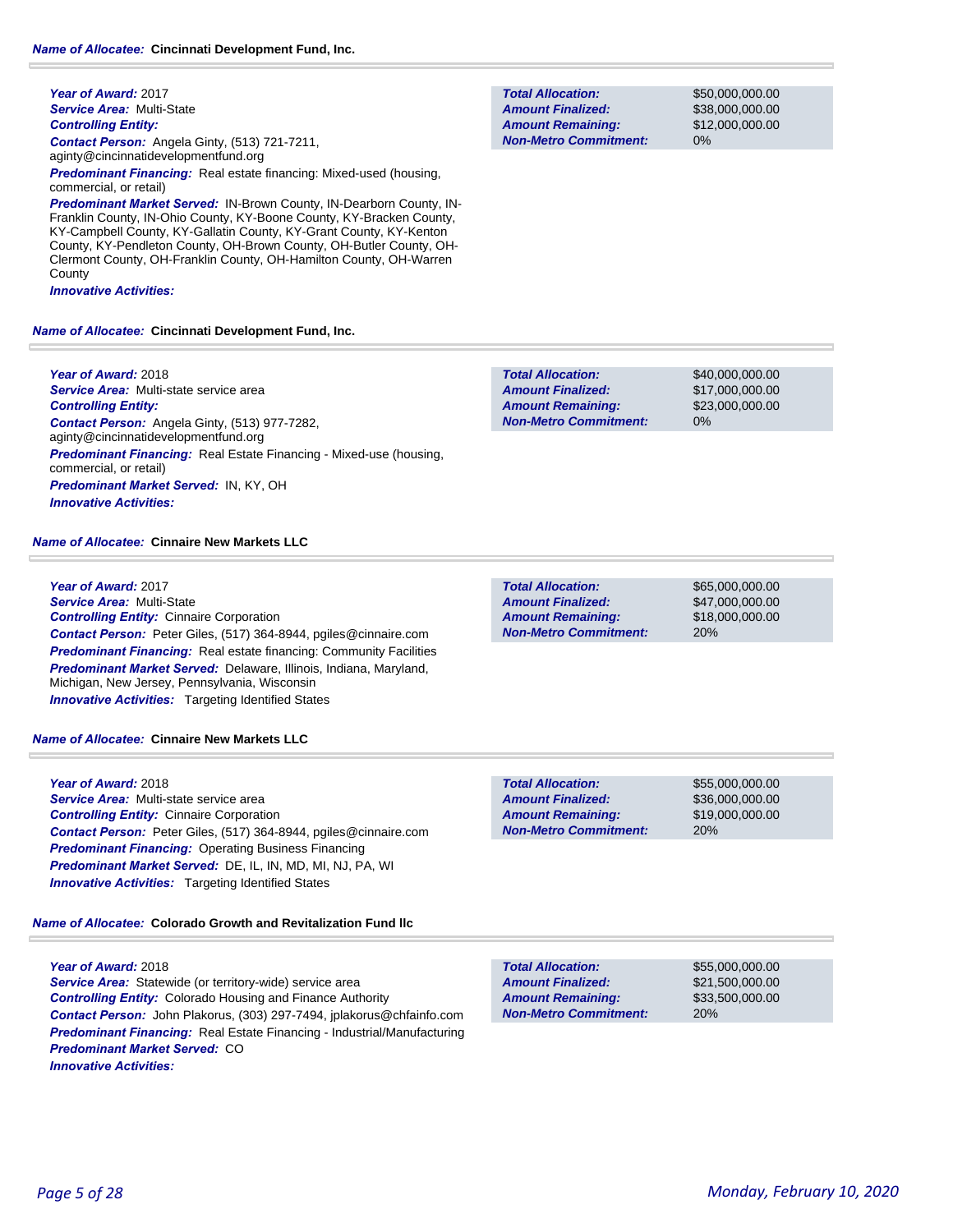**Service Area:** Statewide (or territory-wide) service area *Controlling Entity:* Pennsylvania Housing Finance Agency *Contact Person:* Rebecca Peace, (717) 780-3849, rpeace@phfa.org *Predominant Financing:* Real Estate Financing - Mixed-use (housing, commercial, or retail) *Predominant Market Served:* PA *Innovative Activities:* 

#### *Name of Allocatee:* **Community Development Finance Alliance**

**Year of Award:** 2017 *Service Area:* State *Controlling Entity: Contact Person:* Jessica Norie, (801) 355-0538, jessica@artspaceutah.org **Predominant Financing:** Real estate financing: Community Facilities *Predominant Market Served:* Utah *Innovative Activities:* 

#### *Name of Allocatee:* **Community Loan Fund of New Jersey, Inc.**

**Year of Award:** 2015-2016 *Service Area:* Statewide *Controlling Entity:* Community Loan Fund of New Jersey, Inc. *Contact Person:* Peter Grof, (732) 640-2061, pgrof@njclf.com *Predominant Financing:* Operating Business financing *Predominant Market Served:* New Jersey *Innovative Activities:* 

#### *Name of Allocatee:* **Community Loan Fund of New Jersey, Inc.**

**Year of Award:** 2017 *Service Area:* State *Controlling Entity:* Community Loan Fund of New Jersey, Inc. *Contact Person:* Marie Mascherin, (732) 640-2061, mmascherin@njclf.com *Predominant Financing:* Real estate financing: Industrial/Manufacturing *Predominant Market Served:* New Jersey *Innovative Activities:* 

### *Name of Allocatee:* **Community Loan Fund of New Jersey, Inc.**

### **Year of Award:** 2018

*Service Area:* Statewide (or territory-wide) service area *Controlling Entity:* Community Loan Fund of New Jersey, Inc. *Contact Person:* Daniel Arndt, (732) 640-2061, darndt@njclf.com *Predominant Financing:* Operating Business Financing *Predominant Market Served:* NJ *Innovative Activities:* 

**Total Allocation: Non-Metro Commitment: Amount Remaining: Amount Finalized:**

\$55,000,000.00 \$24,000,000.00 \$31,000,000.00 0%

\$40,000,000.00 \$25,550,000.00 \$14,450,000.00 0% **Total Allocation: Non-Metro Commitment: Amount Remaining: Amount Finalized:**

**Total Allocation: Non-Metro Commitment: Amount Remaining: Amount Finalized:**

\$45,000,000.00 \$41,250,000.00 \$3,750,000.00 0%

**Total Allocation: Non-Metro Commitment: Amount Remaining: Amount Finalized:**

\$40,000,000.00 \$20,000,000.00 \$20,000,000.00 0%

\$35,000,000.00 \$10,500,000.00 \$24,500,000.00 0% **Total Allocation: Non-Metro Commitment: Amount Remaining: Amount Finalized:**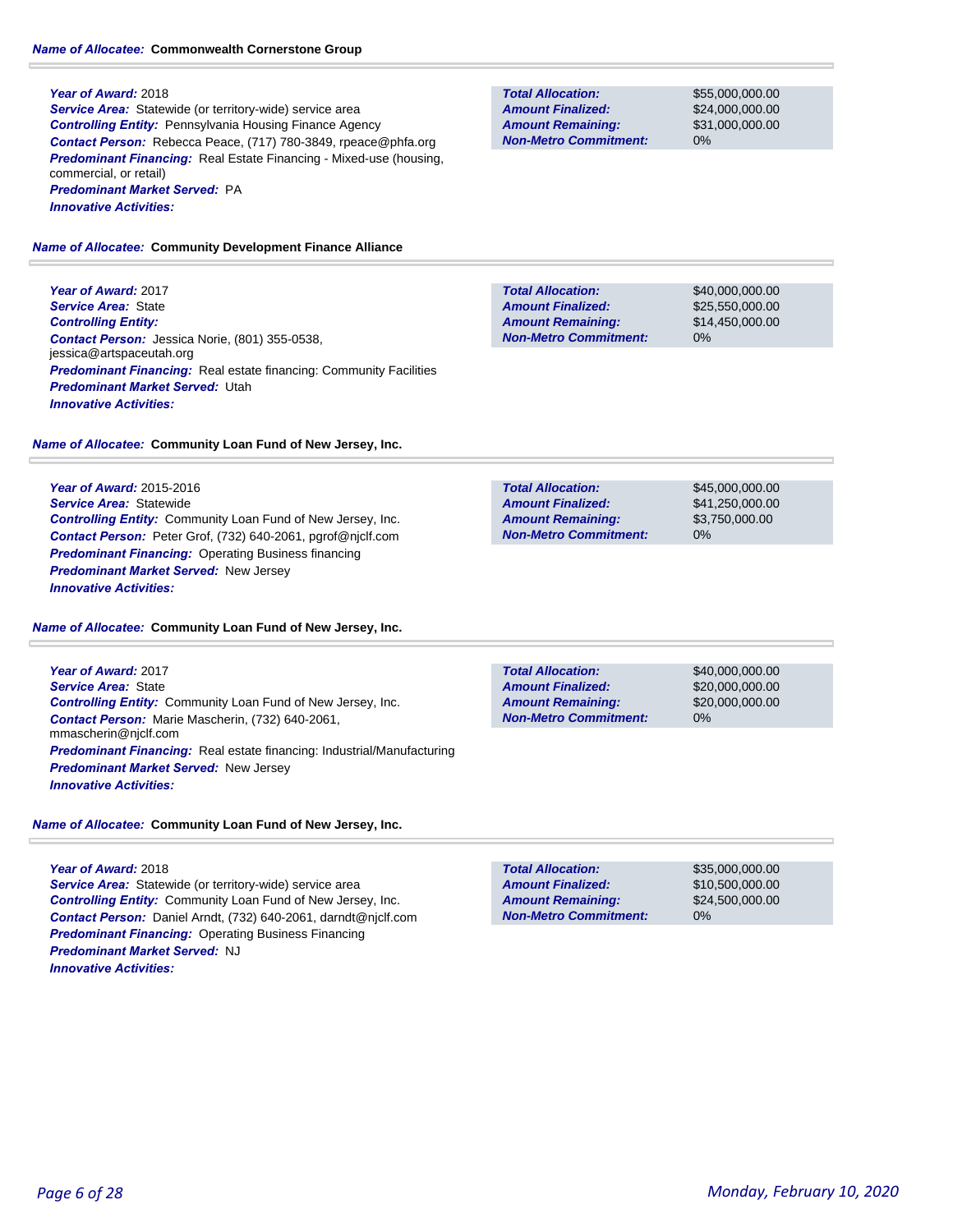**Year of Award:** 2015-2016 *Service Area:* National *Controlling Entity:* Trammell Crow Company LLC *Contact Person:* Adam Weers, (202) 295-3821, aweers@trammellcrow.com **Predominant Financing: Operating Business financing** *Predominant Market Served:* California, Colorado, Georgia, Illinois, Massachusetts, Michigan, South Dakota **Innovative Activities: Identified States** 

### *Name of Allocatee:* **Consortium America, LLC**

**Year of Award:** 2017 *Service Area:* National *Controlling Entity:* Trammell Crow Company LLC *Contact Person:* Adam Weers, (202) 295-3821, aweers@trammellcrow.com **Predominant Financing: Operating Business financing** *Predominant Market Served:* California, Illinois, Louisiana, Missouri, New York, Rhode Island, Texas **Innovative Activities:** Targeting Identified States

### *Name of Allocatee:* **Consortium America, LLC**

### **Year of Award:** 2018

**Service Area:** National service area *Controlling Entity:* Trammell Crow Company LLC *Contact Person:* Adam Weers, (202) 295-3821, aweers@trammellcrow.com *Predominant Financing: Operating Business Financing Predominant Market Served:* CA,CO,MI,MO,PA,TX,WI *Innovative Activities:* Targeting Identified States

### *Name of Allocatee:* **Corporation for Supportive Housing**

**Year of Award:** 2017 *Service Area:* National *Controlling Entity: Contact Person:* Nancy McGraw, (212) 986-2966, nancy.mcgraw@csh.org *Predominant Financing: Operating Business financing Predominant Market Served:* California, Colorado, Illinois, Massachusetts, Minnesota, New York, Washington *Innovative Activities:* 

### *Name of Allocatee:* **Corporation for Supportive Housing**

**Year of Award:** 2018 **Service Area:** National service area *Controlling Entity: Contact Person:* Nancy McGraw, (212) 986-2966, nancy.mcgraw@csh.org **Predominant Financing: Operating Business Financing** *Predominant Market Served:* CA,CO,GA,MD,OH,OR,WA *Innovative Activities:* 

**Total Allocation: Non-Metro Commitment: Amount Remaining: Amount Finalized:**

\$50,000,000.00 \$42,500,000.00 \$7,500,000.00 0%

**Total Allocation: Non-Metro Commitment: Amount Remaining: Amount Finalized:**

\$55,000,000.00 \$51,750,000.00 \$3,250,000.00 0%

\$40,000,000.00 \$24,300,000.00 \$15,700,000.00 0% **Total Allocation: Non-Metro Commitment: Amount Remaining: Amount Finalized:**

**Total Allocation: Non-Metro Commitment: Amount Remaining: Amount Finalized:**

\$50,000,000.00 \$31,000,000.00 \$19,000,000.00 0%

**Total Allocation: Non-Metro Commitment: Amount Remaining: Amount Finalized:**

\$55,000,000.00 \$19,250,000.00 \$35,750,000.00 0%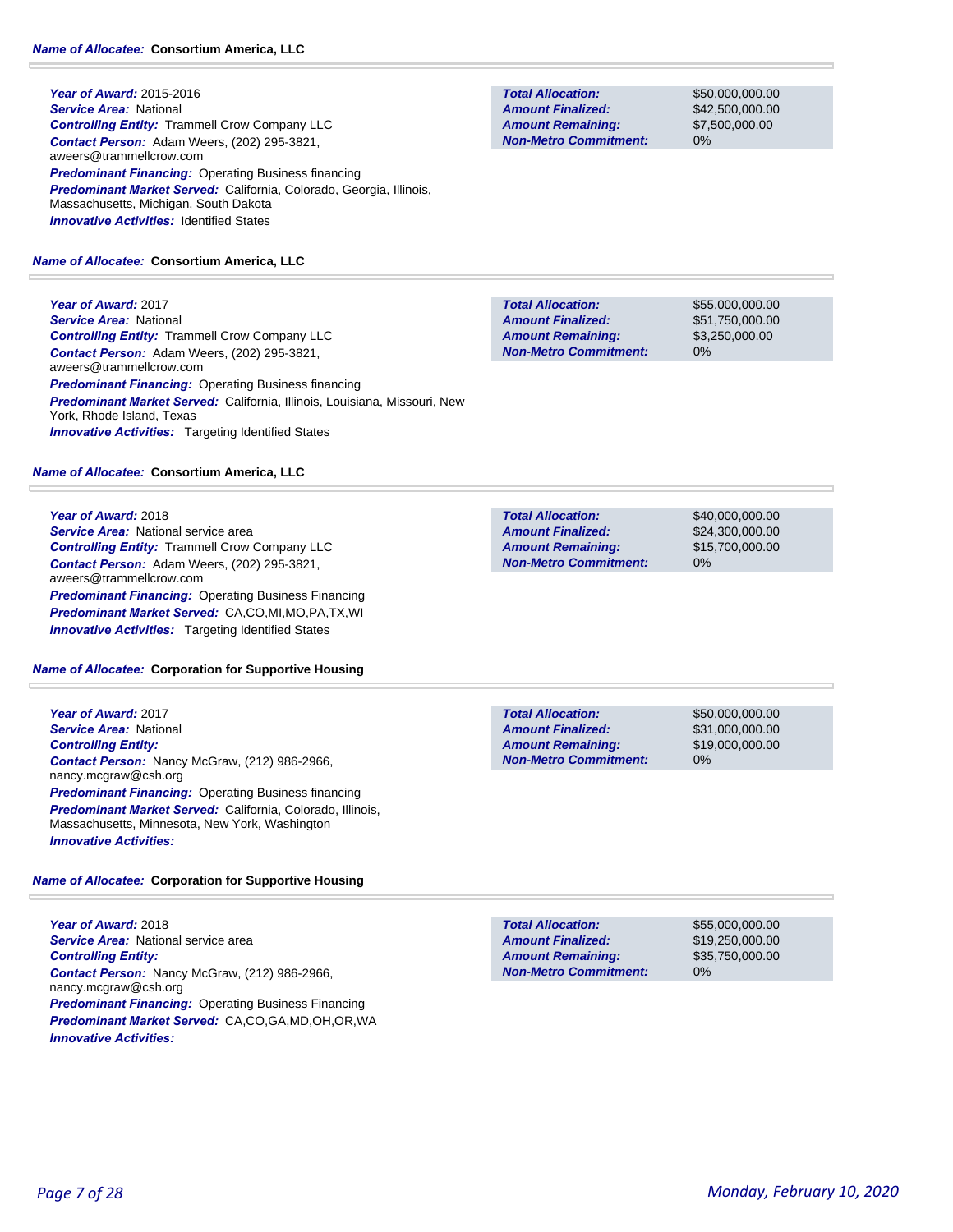### *Name of Allocatee:* **Craft3**

**Year of Award:** 2018 *Service Area:* Multi-state service area *Controlling Entity: Contact Person:* Adam Zimmerman, (888) 231-2170, azimmerman@craft3.org **Predominant Financing:** Real Estate Financing - Community Facilities *Predominant Market Served:* OR, WA **Innovative Activities:** Investing in Indian Country

#### *Name of Allocatee:* **CV Appalachian CDE, Inc.**

**Year of Award:** 2018 *Service Area:* Multi-state service area *Controlling Entity:* Community Ventures Corporation *Contact Person:* Kevin Smith, (859) 231-0054, ksmith@cvky.org *Predominant Financing:* Operating Business Financing *Predominant Market Served:* KY, TN, WV **Innovative Activities:** Targeting Identified States

#### \$55,000,000.00 \$19,500,000.00 \$35,500,000.00 50% **Total Allocation: Non-Metro Commitment: Amount Remaining: Amount Finalized:**

#### *Name of Allocatee:* **Dakotas America, LLC**

**Year of Award:** 2018 *Service Area:* National service area *Controlling Entity:* Dakota Resources *Contact Person:* Lin VanHofwegen, (605) 978-2804, lin@dakotasamerica.com **Predominant Financing:** Real Estate Financing - Community Facilities *Predominant Market Served:* AZ,GA,LA,NM,OK,SD,TX **Innovative Activities:** Investing in Indian Country, Targeting Identified States

#### *Name of Allocatee:* **Dallas Development Fund**

**Year of Award:** 2017 *Service Area:* Local *Controlling Entity:* City of Dallas *Contact Person:* Heather Lepeska, (214) 670-1222, heather.lepeska@dallascityhall.com **Predominant Financing:** Real estate financing: Community Facilities *Predominant Market Served:* TX-Collin County, TX-Dallas County, TX-Denton County *Innovative Activities:* Targeting Identified States

#### *Name of Allocatee:* **Danville, Virginia CDE, Inc.**

**Year of Award:** 2017 *Service Area:* Local *Controlling Entity:* City of Danville, Virginia *Contact Person:* Telly Tucker, (434) 793-1753, telly.tucker@danvilleva.gov *Predominant Financing:* Operating Business financing *Predominant Market Served:* VA-Danville city, VA-Halifax County, VA-Henry County, VA-Martinsville city, VA-Patrick County, VA-Pittsylvania **County** *Innovative Activities:* 

| <b>Amount Finalized:</b>     | \$42,000,000,00 |
|------------------------------|-----------------|
| <b>Amount Remaining:</b>     | \$28,000,000,00 |
| <b>Non-Metro Commitment:</b> | 70%             |
|                              |                 |

0% **Total Allocation: Non-Metro Commitment: Amount Remaining: Amount Finalized:**

\$55,000,000.00 \$39,500,000.00 \$15,500,000.00

\$70,000,000.00

**Total Allocation: Non-Metro Commitment: Amount Remaining: Amount Finalized:**

\$35,000,000.00 \$0.00 \$35,000,000.00 100%

**Total Allocation: Non-Metro Commitment: Amount Remaining: Amount Finalized:**

**Total Allocation:**

\$50,000,000.00 \$22,000,000.00 \$28,000,000.00 50%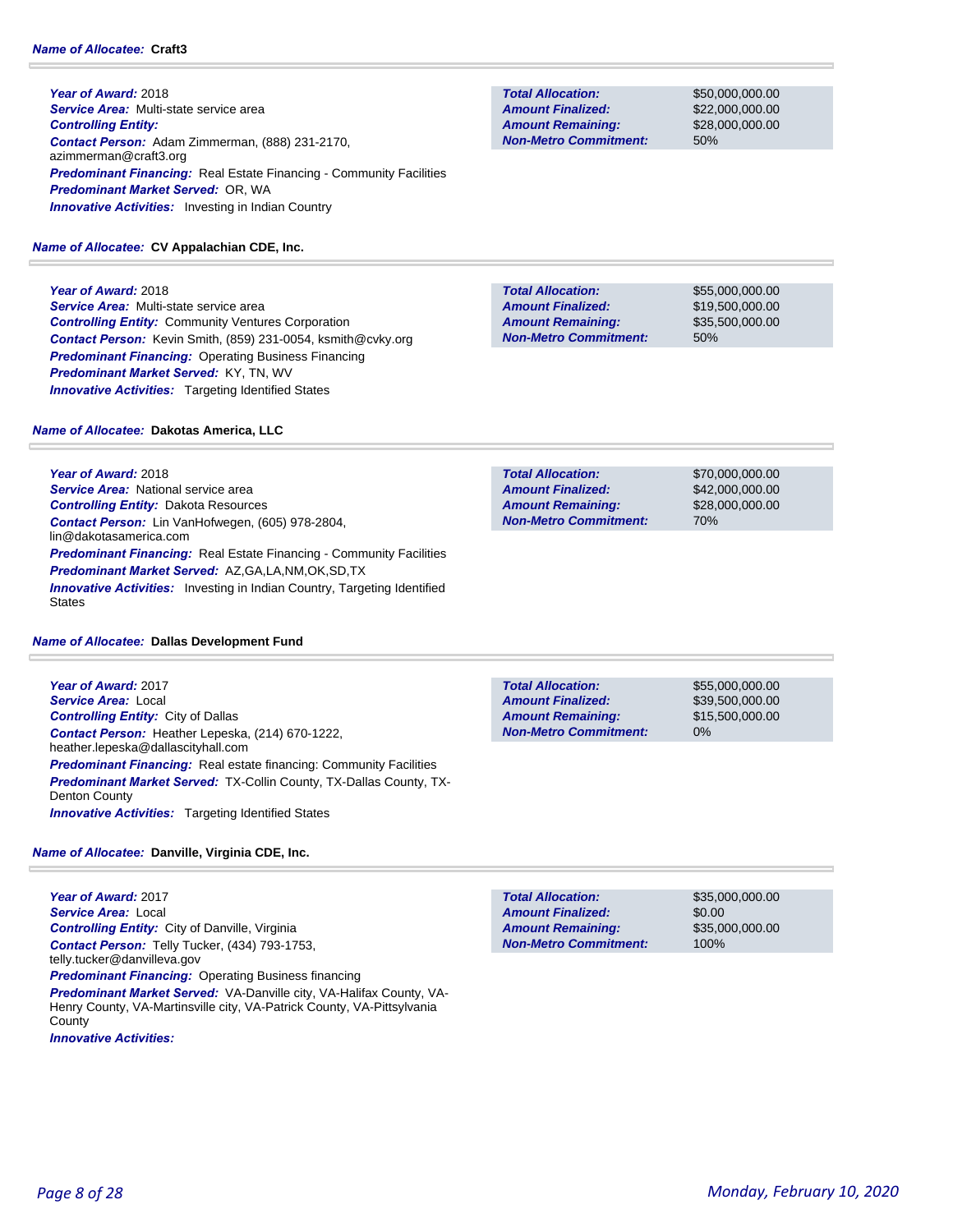### *Name of Allocatee:* **DAYTON REGION NEW MARKET FUND LLC**

### **Year of Award:** 2018

*Service Area:* Local service area (e.g., neighborhoods, cities, a county or contiguous counties, or metropolitan areas) within a state or territory *Controlling Entity:* CityWide Development Corporation *Contact Person:* Rosalie Gehrich, (937) 853-2529, rgehrich@citywidedev.com **Predominant Financing:** Real Estate Financing - Community Facilities

*Predominant Market Served:* OH

*Innovative Activities:* 

### *Name of Allocatee:* **Development Fund of the Western Reserve, Inc.**

### **Year of Award:** 2018

*Service Area:* Local service area (e.g., neighborhoods, cities, a county or contiguous counties, or metropolitan areas) within a state or territory *Controlling Entity:* Development Finance Authority of Summit County *Contact Person:* Rachel Bridenstine, (330) 762-4776, rachel.bridenstine@developmentfinanceauthority.org *Predominant Financing: Operating Business Financing Predominant Market Served:* OH *Innovative Activities:* 

*Name of Allocatee:* **DV Community Investment, LLC**

### **Year of Award:** 2018

*Service Area:* National service area *Controlling Entity:* Dudley Ventures, L.L.C *Contact Person:* James D. Howard, Jr., (602) 759-5300, jhoward@dudleyventures.com *Predominant Financing: Operating Business Financing Predominant Market Served:* AL,AZ,GA,IN,MS,NY,OH *Innovative Activities:* Targeting Identified States

### *Name of Allocatee:* **Ecotrust CDE LLC**

**Year of Award:** 2015-2016 *Service Area:* National *Controlling Entity:* ECOTRUST *Contact Person:* Adam Lane, (503) 467-0753, adam@ecotrust.org *Predominant Financing:* Operating Business financing *Predominant Market Served:* Alaska, California, Hawaii, Idaho, Montana, Oregon, Washington *Innovative Activities:* Unrelated CDEs, Identified States, Investing In Indian Country

### *Name of Allocatee:* **Empowerment Reinvestment Fund, LLC**

**Year of Award:** 2017 *Service Area:* National *Controlling Entity:* TruFund Financial Services, Inc. *Contact Person:* Aisha Benson, (917) 338-9227, abenson@trufund.org *Predominant Financing: Operating Business financing Predominant Market Served:* Alabama, Florida, Georgia, Louisiana, New Jersey, New York, Oregon

**Innovative Activities:** Making QLICIs with an original term less than or equal to 60 months, Providing QLICIs of \$2 million or less, Targeting Identified States

**Total Allocation: Non-Metro Commitment: Amount Remaining: Amount Finalized:**

\$35,000,000.00 \$12,000,000.00 \$23,000,000.00 0%

**Total Allocation: Non-Metro Commitment: Amount Remaining: Amount Finalized:**

\$30,000,000.00 \$5,000,000.00 \$25,000,000.00 20%

\$55,000,000.00 \$43,000,000.00 \$12,000,000.00 25% **Total Allocation: Non-Metro Commitment: Amount Remaining: Amount Finalized:**

**Total Allocation: Non-Metro Commitment: Amount Remaining: Amount Finalized:**

\$75,000,000.00 \$62,725,000.00 \$12,275,000.00 90%

**Total Allocation: Non-Metro Commitment: Amount Remaining: Amount Finalized:**

\$40,000,000.00 \$34,500,000.00 \$5,500,000.00 39%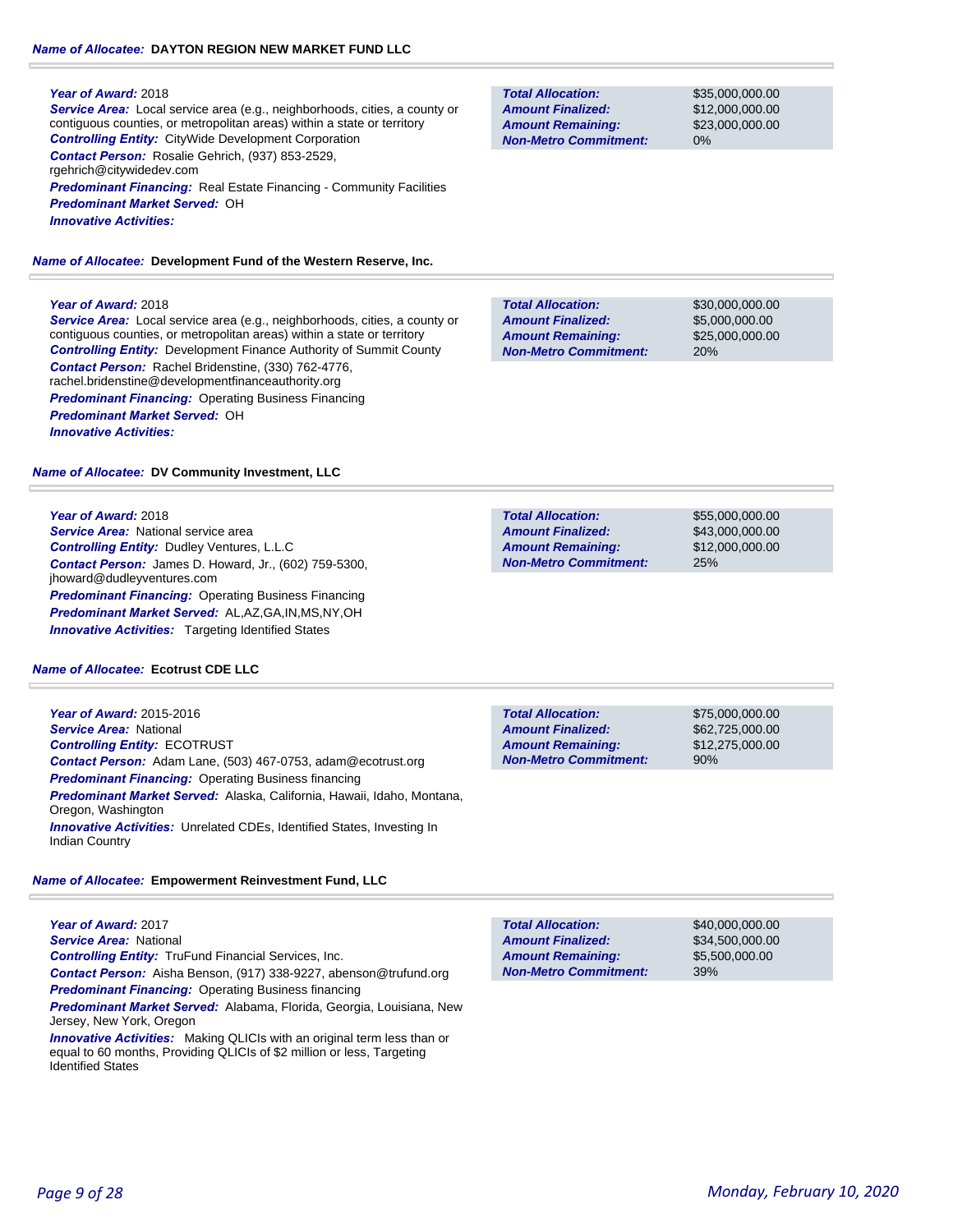**Year of Award:** 2018 **Service Area:** National service area *Controlling Entity:* Enhanced Capital Partners LLC *Contact Person:* Richard Montgomery, (504) 569-7900, rmontgomery@enhancedcapital.com *Predominant Financing:* Operating Business Financing *Predominant Market Served:* AL,FL,GA,LA,NV,TX,UT **Innovative Activities:** Providing QLICIs of \$2 million or less, Targeting Identified States

#### *Name of Allocatee:* **ESIC New Markets Partners LP**

**Year of Award:** 2003 *Service Area:* National *Controlling Entity:* Enterprise Foundation Inc., The *Contact Person:* Chimeka Gladney, (410) 964-0552, cgladney@enterprisecommunity.com *Predominant Financing:* Real estate financing: Retail *Predominant Market Served:* California, District of Columbia, Maryland, New Jersey, New York, Ohio, Texas *Innovative Activities:* 

#### *Name of Allocatee:* **Finance New Mexico, LLC**

#### **Year of Award:** 2018

*Service Area:* Statewide (or territory-wide) service area *Controlling Entity:* New Mexico Finance Authority *Contact Person:* Marquita Russel, (505) 984-1454, mrussel@nmfa.net *Predominant Financing:* Real Estate Financing - Mixed-use (housing, commercial, or retail) *Predominant Market Served:* NM *Innovative Activities:* Providing QLICIs of \$2 million or less

#### *Name of Allocatee:* **First-Ring Industrial Redevelopment Enterprise, Inc.**

### *Name of Allocatee:* **First-Ring Industrial Redevelopment Enterprise, Inc.**

### **Year of Award:** 2018

*Service Area:* Local service area (e.g., neighborhoods, cities, a county or contiguous counties, or metropolitan areas) within a state or territory *Controlling Entity:* City of West Allis, WI *Contact Person:* John Stibal, (414) 302-8462, jstibal@westalliswi.gov *Predominant Financing: Operating Business Financing Predominant Market Served:* WI *Innovative Activities:* 

**Total Allocation: Non-Metro Commitment: Amount Remaining: Amount Finalized:**

\$50,000,000.00 \$45,125,000.00 \$4,875,000.00 20%

\$140,000,000.00 \$139,999,999.58 \$0.42 0% **Total Allocation: Non-Metro Commitment: Amount Remaining: Amount Finalized:**

\$40,000,000.00 \$15,500,000.00 \$24,500,000.00 20% **Total Allocation: Non-Metro Commitment: Amount Remaining: Amount Finalized:**

**Total Allocation: Non-Metro Commitment: Amount Remaining: Amount Finalized:**

\$35,000,000.00 \$26,500,000.00 \$8,500,000.00 0%

\$15,000,000.00 \$7,500,000.00 \$7,500,000.00 0% **Total Allocation: Non-Metro Commitment: Amount Remaining: Amount Finalized:**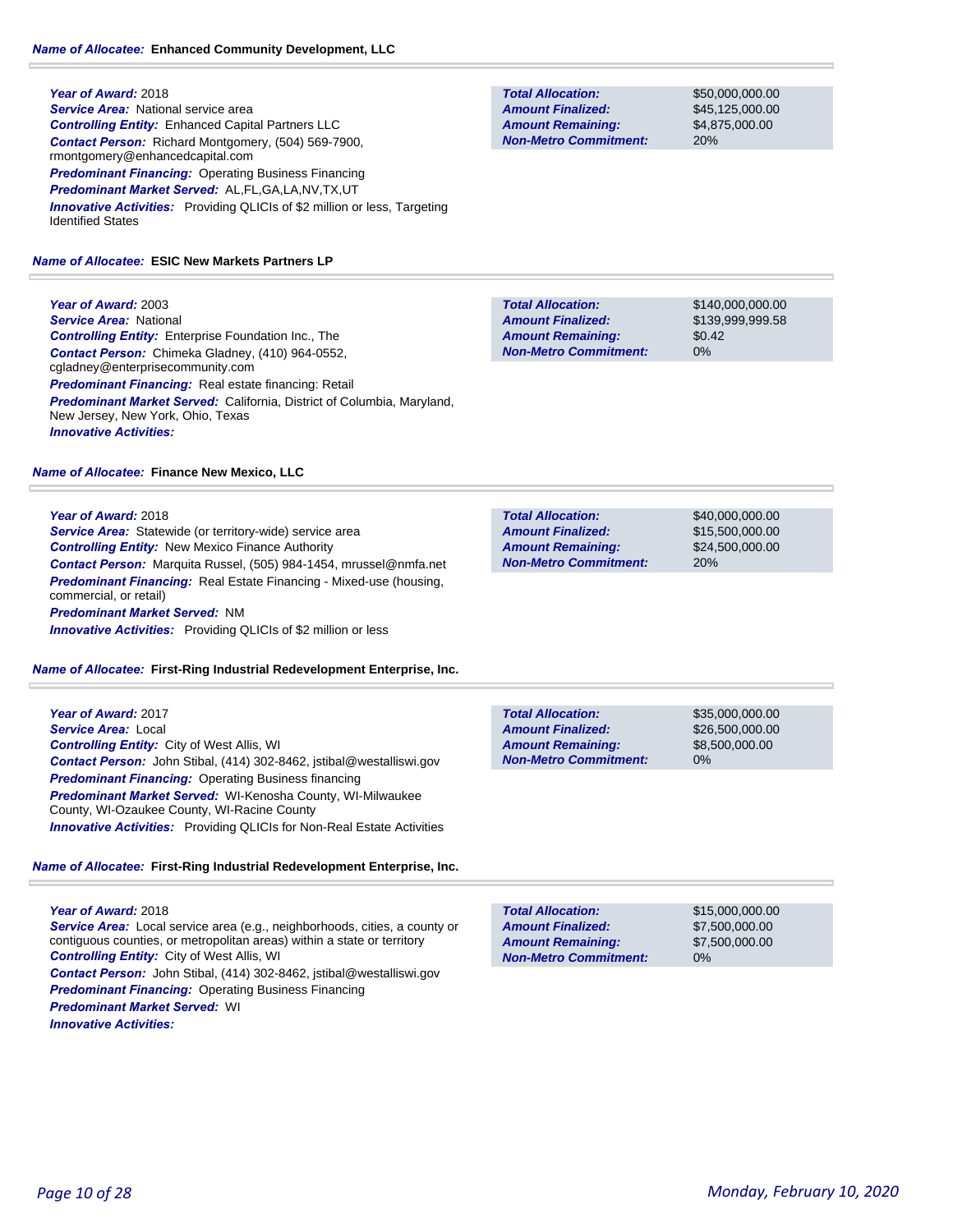**Year of Award:** 2018 *Service Area:* Multi-state service area *Controlling Entity:* FirstPathway Partners, LLC *Contact Person:* John Widmer, (414) 431-0742, jwidmer@firstpathway.com **Predominant Financing: Operating Business Financing** *Predominant Market Served:* IL, WI *Innovative Activities:* 

*Name of Allocatee:* **Florida Community Loan Fund, Inc.**

**Year of Award:** 2015-2016 *Service Area:* Statewide *Controlling Entity: Contact Person:* Tammy Thomas, (407) 246-0846, tammy@fclf.org **Predominant Financing:** Real estate financing: Community Facilities *Predominant Market Served:* Florida **Innovative Activities: Identified States** 

*Name of Allocatee:* **Florida Community Loan Fund, Inc.**

**Year of Award:** 2017 *Service Area:* State *Controlling Entity: Contact Person:* Tammy Thomas, (407) 246-0846, tammy@fclf.org *Predominant Financing:* Real estate financing: Community Facilities *Predominant Market Served:* Florida *Innovative Activities:* Targeting Identified States

#### *Name of Allocatee:* **Fort Wayne New Markets Revitalization Fund, LLC**

| <b>Total Allocation:</b>     | \$55,000,000,00 |
|------------------------------|-----------------|
| <b>Amount Finalized:</b>     | \$43,000,000,00 |
| <b>Amount Remaining:</b>     | \$12,000,000,00 |
| <b>Non-Metro Commitment:</b> | 0%              |

*Service Area:* Local *Controlling Entity:* City of Fort Wayne, IN *Contact Person:* Sharon Feasel, (260) 427-2107, sharon.feasel@ci.ftwayne.in.us **Predominant Financing:** Real estate financing: Community Facilities *Predominant Market Served:* IN-Adams County, IN-Allen County, IN-

DeKalb County, IN-Huntington County, IN-Kosciusko County, IN-LaGrange County, IN-Noble County, IN-Wabash County, IN-Wells County, IN-Whitley **County** 

*Innovative Activities:* Targeting Identified States

**Year of Award:** 2017

*Name of Allocatee:* **Forward Community Investments, Inc.**

**Year of Award:** 2018 *Service Area:* Statewide (or territory-wide) service area *Controlling Entity: Contact Person:* Tracy Hubbard, (608) 204-8831, tracyh@forwardci.org

**Predominant Financing:** Real Estate Financing - Community Facilities *Predominant Market Served:* WI

|  | <b>Innovative Activities:</b> Providing QLICIs of \$2 million or less |
|--|-----------------------------------------------------------------------|
|--|-----------------------------------------------------------------------|

| \$45,000,000 |
|--------------|
| \$15,000,000 |
| \$30,000,000 |
| 14%          |
|              |

**Non-Metro Commitment: Amount Remaining:**

**Total Allocation:**

**Amount Finalized:**

\$45,000,000.00 \$40,188,862.72 \$4,811,137.28 0%

\$65,000,000.00 \$52,600,000.00 \$12,400,000.00 0% **Total Allocation: Non-Metro Commitment: Amount Remaining: Amount Finalized:**

| <b>Total Allocation:</b>     | \$45,000,000,00 |
|------------------------------|-----------------|
| <b>Amount Finalized:</b>     | \$25,400,000,00 |
| <b>Amount Remaining:</b>     | \$19,600,000,00 |
| <b>Non-Metro Commitment:</b> | 0%              |

.00 .00 .00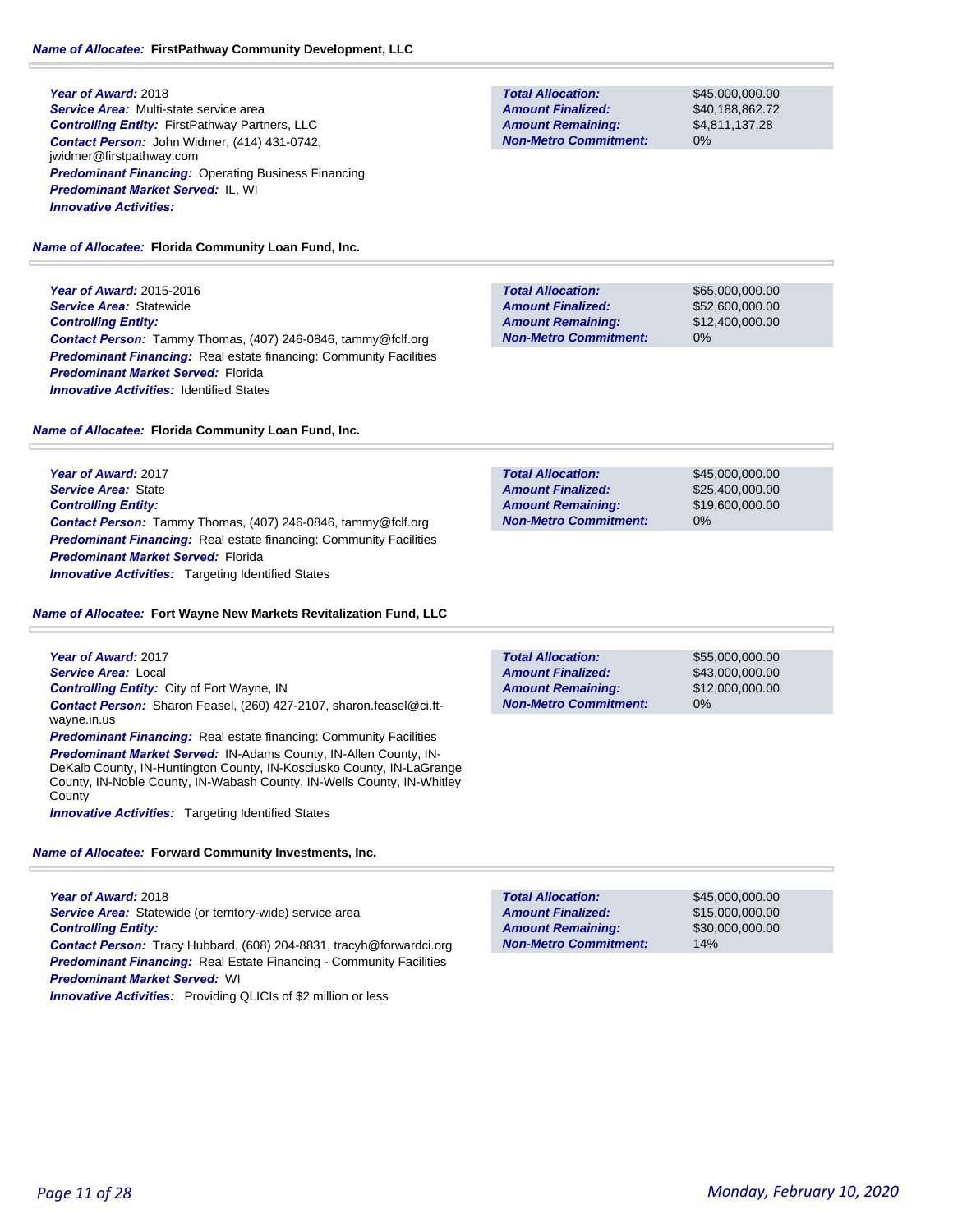**Year of Award:** 2015-2016 *Service Area:* Statewide *Controlling Entity:* Town of French Lick, Indiana *Contact Person:* David Umpleby, (317) 238-6324, dumpleby@kdlegal.com **Predominant Financing: Operating Business financing** *Predominant Market Served:* Indiana *Innovative Activities:* 

#### *Name of Allocatee:* **FRENCH LICK REDEVELOPMENT CDE LLC**

**Year of Award:** 2017 *Service Area:* State *Controlling Entity:* Town of French Lick, Indiana *Contact Person:* David Umpleby, (317) 238-6324, dumpleby@kdlegal.com *Predominant Financing: Operating Business financing Predominant Market Served:* Indiana **Innovative Activities:** Targeting Identified States

#### *Name of Allocatee:* **Genesis LA CDE LLC**

#### **Year of Award:** 2018

*Service Area:* Local service area (e.g., neighborhoods, cities, a county or contiguous counties, or metropolitan areas) within a state or territory *Controlling Entity:* Genesis LA Economic Growth Corporation *Contact Person:* Thomas De Simone, (213) 533-8900, tdesimone@genesisla.org **Predominant Financing:** Real Estate Financing - Community Facilities *Predominant Market Served:* CA *Innovative Activities:* 

#### *Name of Allocatee:* **Greenline Community Development Fund, LLC**

**Year of Award:** 2013 *Service Area:* National *Controlling Entity:* Greenline Community Ventures LLC *Contact Person:* Randall Kahn, (703) 828-7941, rkahn@greenlineventures.com *Predominant Financing:* Non-Real Estate QLICB financing *Predominant Market Served:* Colorado, Florida, Idaho, Louisiana, Maryland, Vermont, and Virginia *Innovative Activities:* 

### *Name of Allocatee:* **GS New Markets Fund, LLC**

**Year of Award:** 2002 *Service Area:* National *Controlling Entity: Contact Person:* Joe Curatolo, (917) 343-0252, joe.curatolo@gs.com *Predominant Financing:* Not Available *Predominant Market Served:* California, Florida, District of Columbia, Georgia, New Jersey, New York, Texas *Innovative Activities:* 

**Total Allocation: Non-Metro Commitment: Amount Remaining: Amount Finalized:**

\$45,000,000.00 \$40,900,000.00 \$4,100,000.00 75%

\$15,000,000.00 \$12,100,000.00 \$2,900,000.00 75% **Total Allocation: Non-Metro Commitment: Amount Remaining: Amount Finalized:**

**Total Allocation: Non-Metro Commitment: Amount Remaining: Amount Finalized:**

\$55,000,000.00 \$33,500,000.00 \$21,500,000.00 0%

\$35,000,000.00 31% **Total Allocation: Non-Metro Commitment: Amount Remaining: Amount Finalized:**

\$28,515,000.00 \$6,485,000.00

\$74,776,505.00 \$74,776,504.87 \$0.13 0% **Total Allocation: Non-Metro Commitment: Amount Remaining: Amount Finalized:**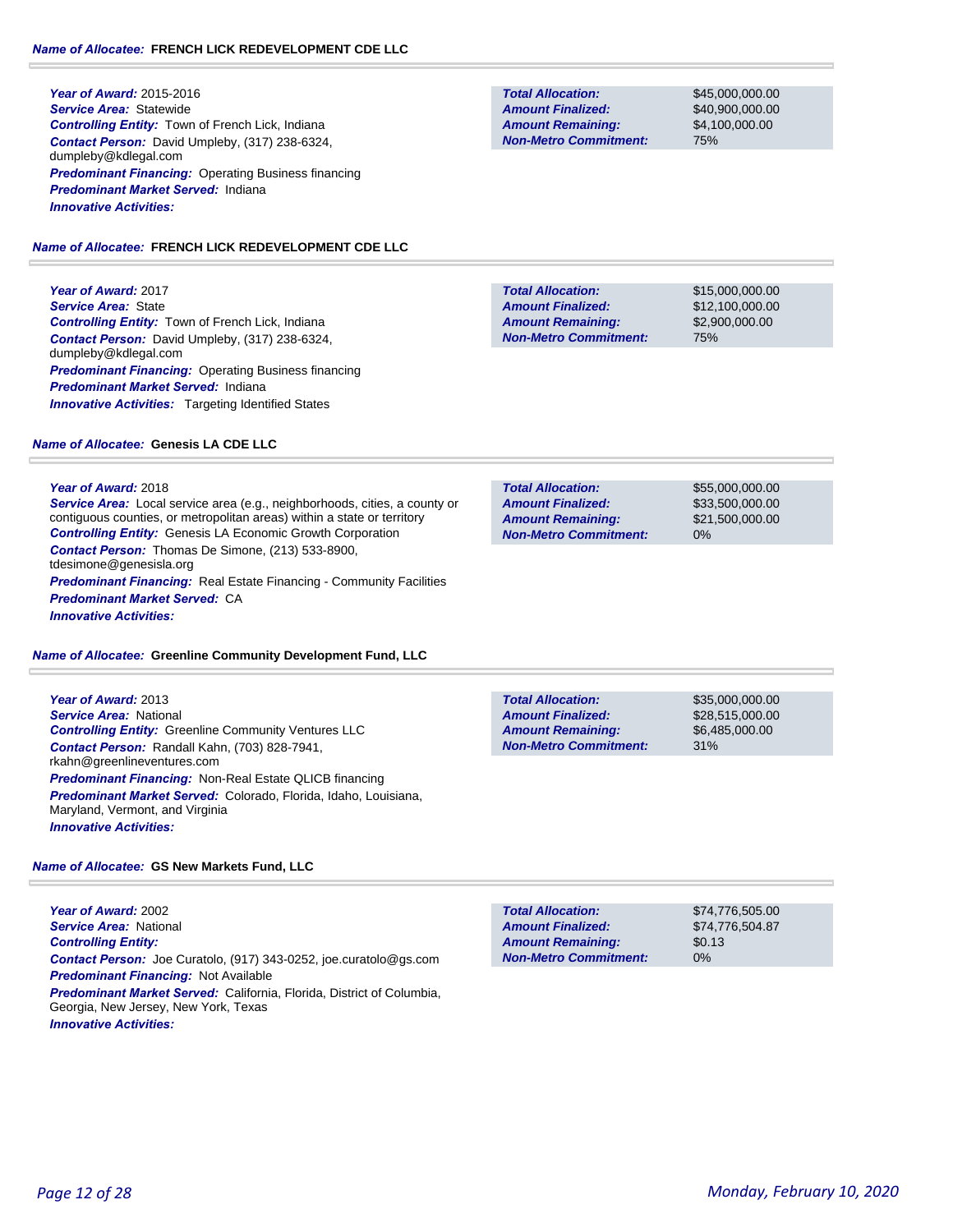**Year of Award:** 2015-2016 *Service Area:* National *Controlling Entity:* The Goldman Sachs Group, Inc. *Contact Person:* Joe Curatolo, (917) 343-0252, joe.curatolo@gs.com **Predominant Financing:** Real estate financing: Mixed-used (housing, commercial, or retail) *Predominant Market Served:* Louisiana, New Jersey, New York, Pennsylvania *Innovative Activities:* 

#### *Name of Allocatee:* **GUAM Community Development Enterprise LLC**

**Year of Award:** 2017 *Service Area: Controlling Entity:* Core Tech International Corporation *Contact Person:* Jason Ralston, (671) 473-5000, jason@guamcde.com *Predominant Financing:* Real estate financing: Mixed-used (housing, commercial, or retail) *Predominant Market Served:* Guam **Innovative Activities:** Targeting Identified States

#### *Name of Allocatee:* **Harbor Bankshares Corporation**

**Year of Award:** 2017 *Service Area:* Multi-State *Controlling Entity: Contact Person:* Joseph Haskins, (410) 528-1882, jhaskins@theharborbank.com

**Predominant Financing: Operating Business financing** 

*Predominant Market Served:* DC-District of Columbia, MD-Anne Arundel County, MD-Baltimore city, MD-Baltimore County, MD-Calvert County, MD-Carroll County, MD-Charles County, MD-Frederick County, MD-Harford County, MD-Howard County, MD-Montgomery County, MD-Prince George's County, MD-Queen Anne's County, MD-St. Mary's County, MD-Washington County, VA-Alexandria city, VA-Arlington County, VA-Clarke County, VA-Culpeper County, VA-Fairfax city, VA-Fairfax County, VA-Falls Church city, VA-Fauquier County, VA-Fredericksburg city, VA-Loudoun County, VA-Manassas city, VA-Manassas Park city, VA-Prince William County, VA-Spotsylvania County, VA-Stafford County, VA-Warren County, VA-Winchester city, WV-Berkeley County, WV-Hampshire County, WV-Jefferson County, WV-Morgan County

*Innovative Activities:* Providing QLICIs of \$2 million or less

### *Name of Allocatee:* **Heartland Renaissance Fund, LLC**

**Year of Award:** 2018 *Service Area:* Multi-state service area *Controlling Entity:* Arkansas Capital Corporation, Inc. *Contact Person:* Leslie Lane, (501) 374-9247, llane@arcapital.com **Predominant Financing: Operating Business Financing** *Predominant Market Served:* AR *Innovative Activities:* 

| <b>Name of Allocatee: Hope Enterprise Corporation</b> |  |
|-------------------------------------------------------|--|

**Year of Award:** 2018 *Service Area:* Multi-state service area *Controlling Entity: Contact Person:* Robbye Good, (601) 949-2808, robbye.good@hopeec.org **Predominant Financing:** Real Estate Financing - Community Facilities *Predominant Market Served:* AL, AR, LA, MS, TN *Innovative Activities:* 

**Total Allocation: Non-Metro Commitment: Amount Remaining: Amount Finalized:**

\$70,000,000.00 \$40,000,000.00 \$30,000,000.00 0%

\$20,000,000.00 \$0.00 \$20,000,000.00 100% **Total Allocation: Non-Metro Commitment: Amount Remaining: Amount Finalized:**

\$55,000,000.00 \$46,750,000.00 \$8,250,000.00 0% **Total Allocation: Non-Metro Commitment: Amount Remaining: Amount Finalized:**

\$35,000,000.00 \$17,000,000.00 \$18,000,000.00 34% **Total Allocation: Non-Metro Commitment: Amount Remaining: Amount Finalized:**

**Total Allocation: Non-Metro Commitment: Amount Remaining: Amount Finalized:**

\$35,000,000.00 \$4,000,000.00 \$31,000,000.00 30%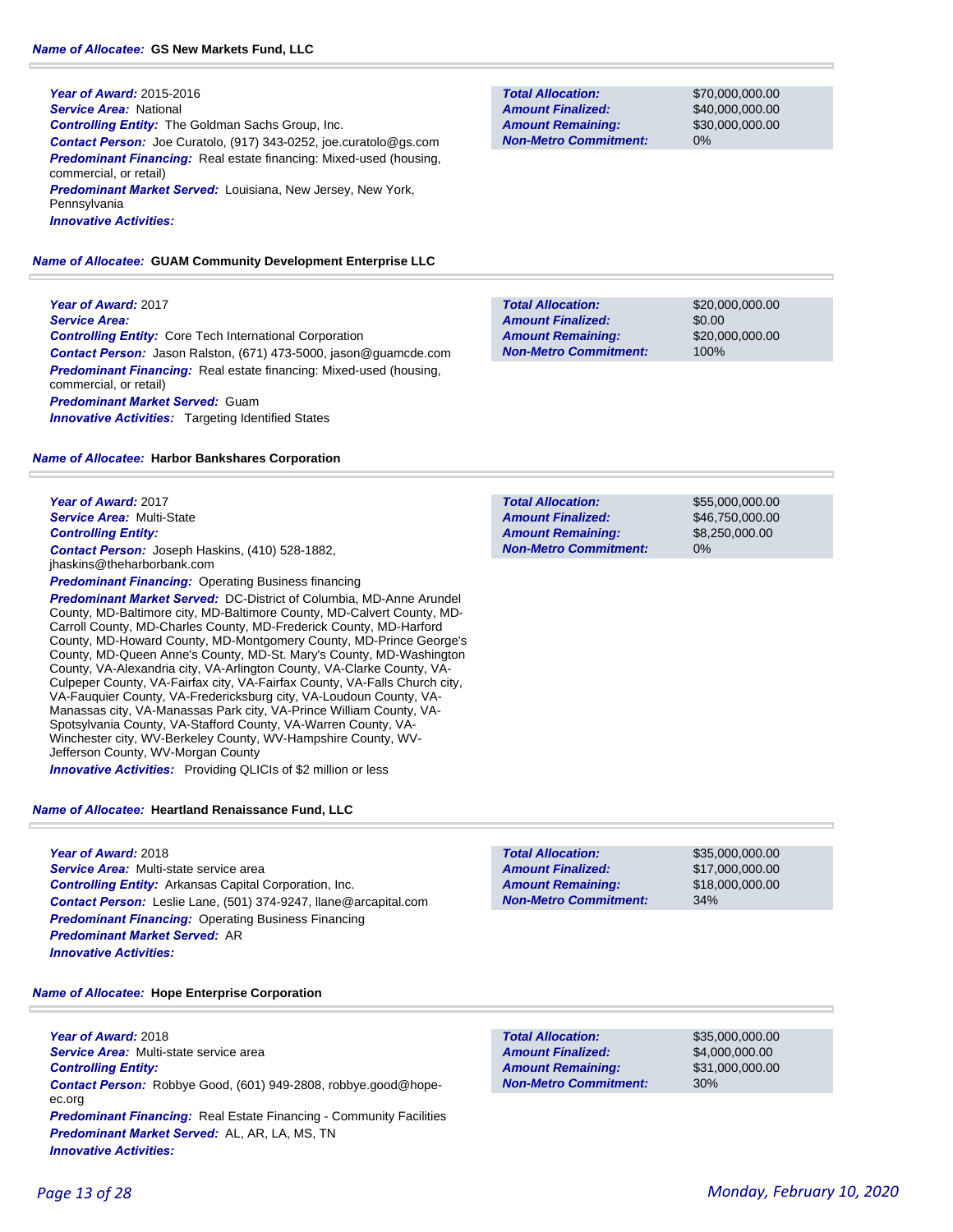*Service Area:* Local service area (e.g., neighborhoods, cities, a county or contiguous counties, or metropolitan areas) within a state or territory *Controlling Entity:* City of Indianapolis *Contact Person:* Emily C. Mack, (317) 327-3922, emily.mack@indy.gov *Predominant Financing:* Operating Business Financing *Predominant Market Served:* IN

**Innovative Activities:** Providing QLICIs of \$2 million or less, Targeting Identified States

#### *Name of Allocatee:* **Invest Detroit CDE**

#### **Year of Award:** 2018

*Service Area:* Local service area (e.g., neighborhoods, cities, a county or contiguous counties, or metropolitan areas) within a state or territory *Controlling Entity:* Invest Detroit Foundation *Contact Person:* Marcia Ventura, (313) 259-6368, marcia.ventura@investdetroit.com *Predominant Financing: Operating Business Financing Predominant Market Served:* MI *Innovative Activities:* 

*Name of Allocatee:* **Iowa Community Development LC**

**Year of Award:** 2015-2016 *Service Area:* Statewide *Controlling Entity:* Iowa Business Growth Company *Contact Person:* Jim DePauw, (515) 223-4511, jim@iowabusinessgrowth.com **Predominant Financing:** Real estate financing: Mixed-used (housing, commercial, or retail) *Predominant Market Served:* Iowa *Innovative Activities:* Smal Dollar QLICIs

*Name of Allocatee:* **L.A. Charter School New Markets CDE, LLC**

### **Year of Award:** 2018 *Service Area:* Statewide (or territory-wide) service area *Controlling Entity:* Excellent Education Development (ExED) *Contact Person:* Anita Landecker, (310) 394-1152 x216, alandecker@exed.net *Predominant Financing:* Real Estate Financing - Community Facilities *Predominant Market Served:* CA *Innovative Activities:*

### *Name of Allocatee:* **Las Vegas Community Investment Corporation**

**Year of Award:** 2015-2016 *Service Area:* Multi-State *Controlling Entity:* City of Las Vegas *Contact Person:* Bill Arent, (702) 229-6856, barent@lasvegasnevada.gov **Predominant Financing:** Real estate financing: Mixed-used (housing, commercial, or retail) *Predominant Market Served:* Mohave County, Arizona; Clark County and Nye County, Nevada

**Innovative Activities: Identified States** 

| <b>Total Allocation:</b>     |  |  |
|------------------------------|--|--|
| <b>Amount Finalized:</b>     |  |  |
| <b>Amount Remaining:</b>     |  |  |
| <b>Non-Metro Commitment:</b> |  |  |

\$55,000,000.00 \$17,000,000.00 \$38,000,000.00 0%

**Total Allocation: Non-Metro Commitment: Amount Remaining: Amount Finalized:**

\$15,000,000.00 \$7,000,000.00 \$8,000,000.00 0%

\$75,000,000.00 \$62,000,000.00 \$13,000,000.00 50% **Total Allocation: Non-Metro Commitment: Amount Remaining: Amount Finalized:**

| <b>Total Allocation:</b>     | \$50,000,000,00 |
|------------------------------|-----------------|
| <b>Amount Finalized:</b>     | \$0.00          |
| <b>Amount Remaining:</b>     | \$50,000,000,00 |
| <b>Non-Metro Commitment:</b> | $0\%$           |

0% **Total Allocation: Non-Metro Commitment: Amount Remaining: Amount Finalized:**

\$55,000,000.00 \$49,200,000.00 \$5,800,000.00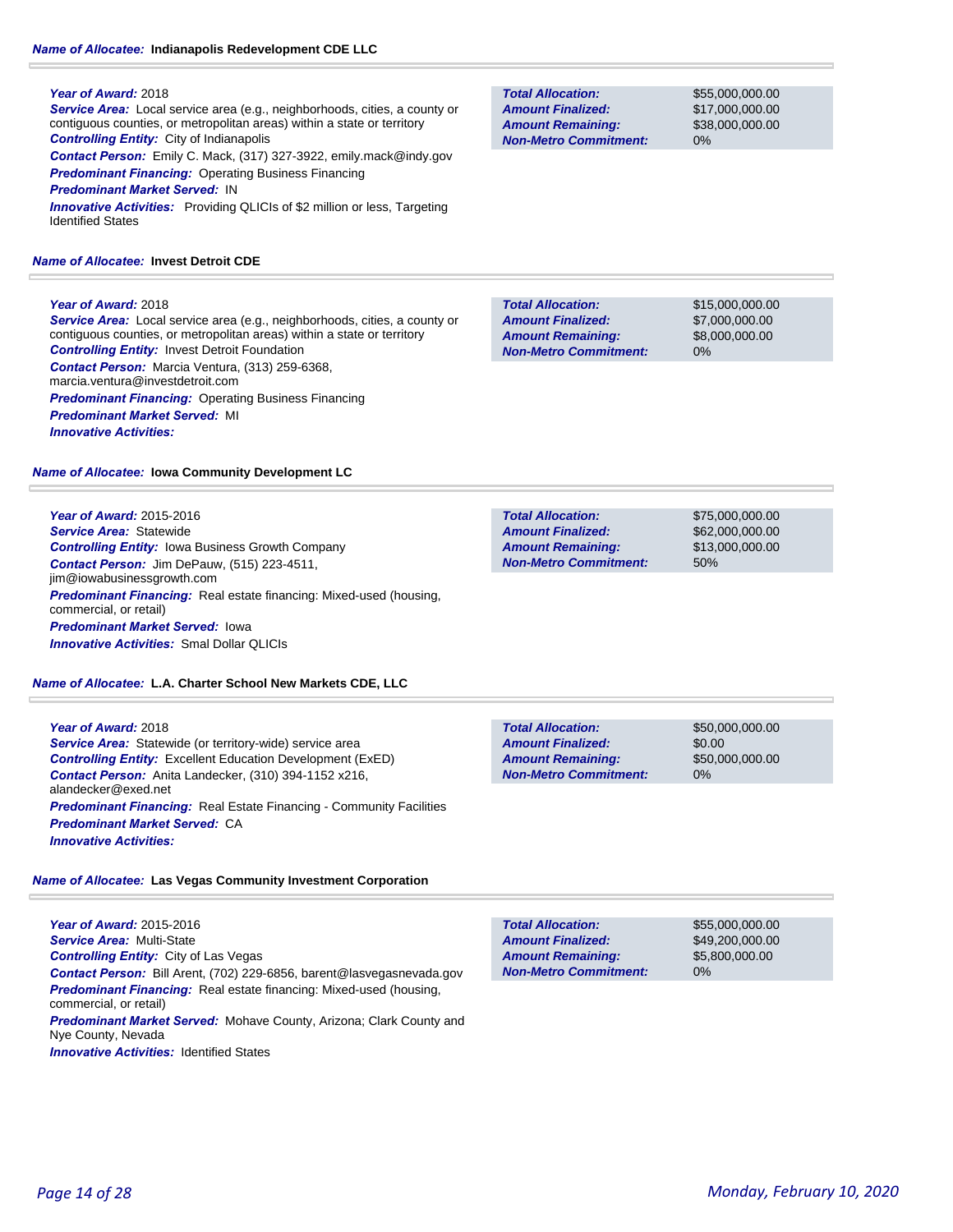### **Year of Award:** 2018 *Service Area:* Multi-state service area *Controlling Entity:* City of Las Vegas *Contact Person:* Bill Arent, (702) 229-6856, barent@lasvegasnevada.gov *Predominant Financing:* Operating Business Financing *Predominant Market Served:* AZ, NV **Innovative Activities:** Targeting Identified States

#### *Name of Allocatee:* **Local Initiatives Support Corporation**

**Year of Award:** 2015-2016 *Service Area:* National *Controlling Entity: Contact Person:* Robert Poznanski, (269) 459-4123, rpoznanski@nefinc.org **Predominant Financing: Operating Business financing** *Predominant Market Served:* Service Area California, District of Columbia, Illinois, Massachusetts, Michigan, New York, Ohio *Innovative Activities:* Smal Dollar QLICIs

#### *Name of Allocatee:* **Local Initiatives Support Corporation**

**Year of Award:** 2018 **Service Area:** National service area *Controlling Entity: Contact Person:* Kevin Boes, (312) 697-6467, kboes@newmarkets.org *Predominant Financing:* Operating Business Financing *Predominant Market Served:* AZ,CA,IL,KS,MI,PA,TX *Innovative Activities:* Providing QLICIs of \$2 million or less

#### *Name of Allocatee:* **Los Angeles Development Fund**

**Year of Award:** 2017 *Service Area:* Local *Controlling Entity:* City of Los Angeles *Contact Person:* Chris Chorebanian, (213) 922-9694, christopher.chorebanian@lacity.org *Predominant Financing:* Real estate financing: Retail *Predominant Market Served:* CA-Los Angeles County *Innovative Activities:* 

### *Name of Allocatee:* **Los Angeles Development Fund**

**Year of Award:** 2018 *Service Area:* Local service area (e.g., neighborhoods, cities, a county or contiguous counties, or metropolitan areas) within a state or territory *Controlling Entity:* City of Los Angeles *Contact Person:* Sandra Rahimi, (213) 808-8959, sandra.rahimi@lacity.org **Predominant Financing:** Real Estate Financing - Community Facilities *Predominant Market Served:* CA *Innovative Activities:* 

| <b>Total Allocation:</b>     |  |
|------------------------------|--|
| <b>Amount Finalized:</b>     |  |
| <b>Amount Remaining:</b>     |  |
| <b>Non-Metro Commitment:</b> |  |

\$45,000,000.00 \$13,803,614.00 \$31,196,386.00 0%

**Total Allocation: Non-Metro Commitment: Amount Remaining: Amount Finalized:**

\$85,000,000.00 \$82,328,125.00 \$2,671,875.00 25%

\$60,000,000.00 \$47,843,750.00 \$12,156,250.00 20% **Total Allocation: Non-Metro Commitment: Amount Remaining: Amount Finalized:**

**Total Allocation: Non-Metro Commitment: Amount Remaining: Amount Finalized:**

\$50,000,000.00 \$25,750,000.00 \$24,250,000.00 0%

\$35,000,000.00 \$11,000,000.00 \$24,000,000.00 0% **Total Allocation: Non-Metro Commitment: Amount Remaining: Amount Finalized:**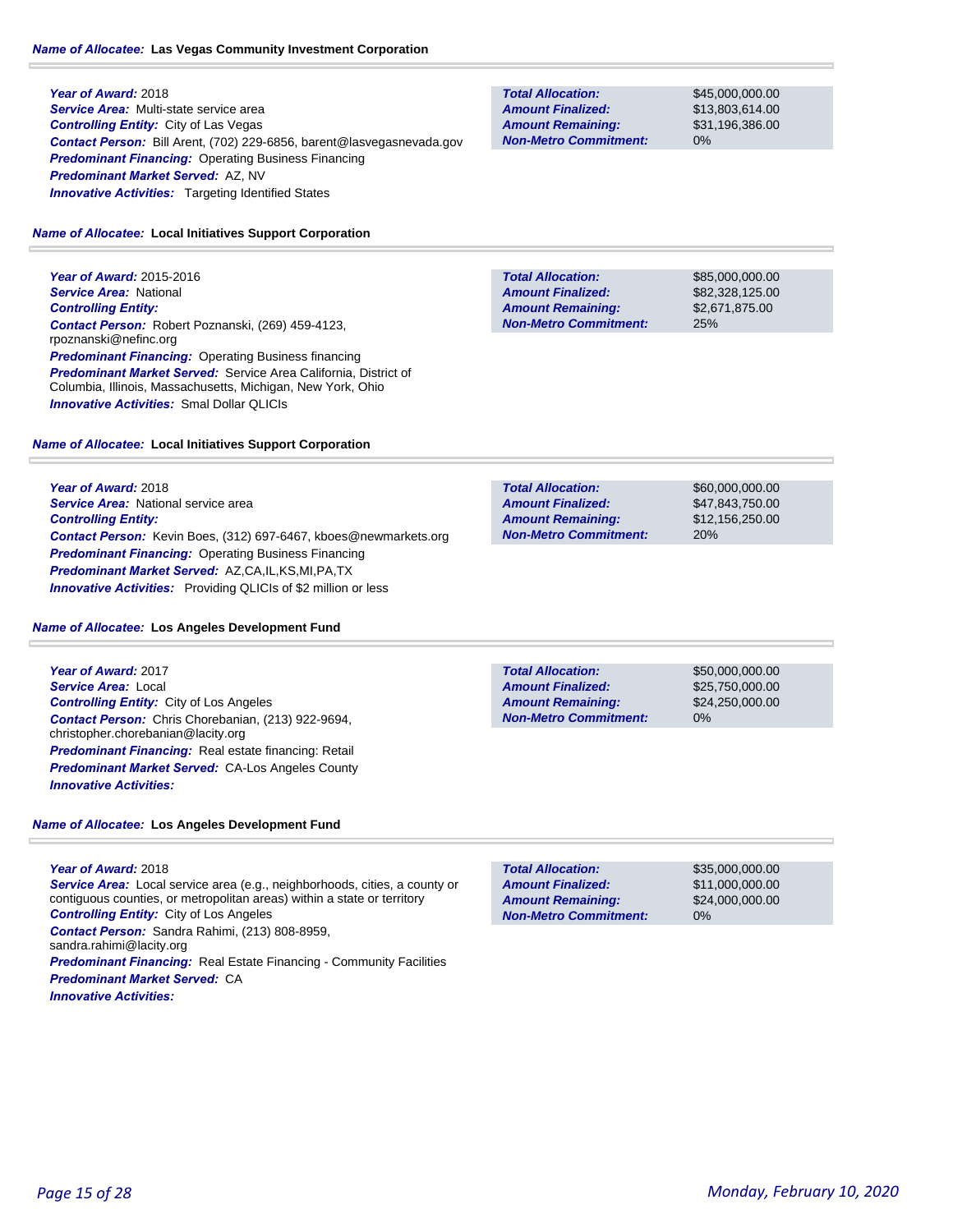**Year of Award:** 2017 *Service Area:* National *Controlling Entity: Contact Person:* Jessica Standiford, (415) 489-6110, jstandiford@liifund.org *Predominant Financing:* Real estate financing: Community Facilities *Predominant Market Served:* California, Georgia, Indiana, New Jersey, New York, Tennessee, Texas **Innovative Activities:** Targeting Identified States

#### *Name of Allocatee:* **MBS Urban Initiatives CDE, LLC**

### **Year of Award:** 2018

**Service Area:** National service area *Controlling Entity:* MBA Properties, Inc. (MBA) *Contact Person:* Laurel Tinsley, (314) 335-2740, laurel.tinsley@mccormackbaron.com *Predominant Financing:* Other Real Estate Financing *Predominant Market Served:* FL,GA,MI,MO,PA,TN,TX **Innovative Activities:** Targeting Identified States

### *Name of Allocatee:* **Merrill Lynch Community Development Company**

**Year of Award:** 2007 *Service Area:* National *Controlling Entity: Contact Person:* Leigh Ann Smith, (980) 386-3855, leigh.ann.smith@baml.com *Predominant Financing:* Financing of other CDEs *Predominant Market Served:* Alabama, California, Louisiana, Mississippi, New Jersey, New York, Utah *Innovative Activities:* 

#### *Name of Allocatee:* **MHIC NE New Markets CDE II LLC**

**Year of Award:** 2015-2016 *Service Area:* Multi-State *Controlling Entity:* Massachusetts Housing Investment Corporation *Contact Person:* Andrea Daskalakis, (617) 850-1033, daskalakis@mhic.com **Predominant Financing:** Real estate financing: Community Facilities *Predominant Market Served:* Connecticut, Maine, Massachusetts, New Hampshire, Rhode Island, Vermont *Innovative Activities:* Smal Dollar QLICIs

### *Name of Allocatee:* **MHIC NE New Markets CDE II LLC**

**Year of Award:** 2017 *Service Area:* Multi-State *Controlling Entity:* Massachusetts Housing Investment Corporation *Contact Person:* Andrea Daskalakis, (617) 850-1033, daskalakis@mhic.com **Predominant Financing: Real estate financing: Community Facilities** *Predominant Market Served:* Connecticut, Maine, Massachusetts, New Hampshire, Rhode Island, Vermont

*Innovative Activities:* Providing QLICIs of \$2 million or less

**Total Allocation: Non-Metro Commitment: Amount Remaining: Amount Finalized:**

\$60,000,000.00 \$57,560,000.00 \$2,440,000.00 0%

**Total Allocation: Non-Metro Commitment: Amount Remaining: Amount Finalized:**

\$60,000,000.00 \$36,702,602.00 \$23,297,398.00 0%

\$112,000,000.00 \$111,999,999.64 \$0.36 0% **Total Allocation: Non-Metro Commitment: Amount Remaining: Amount Finalized:**

**Total Allocation: Non-Metro Commitment: Amount Remaining: Amount Finalized:**

\$70,000,000.00 \$67,175,000.00 \$2,825,000.00 20%

17% **Total Allocation: Non-Metro Commitment: Amount Remaining: Amount Finalized:**

\$65,000,000.00 \$51,450,000.00 \$13,550,000.00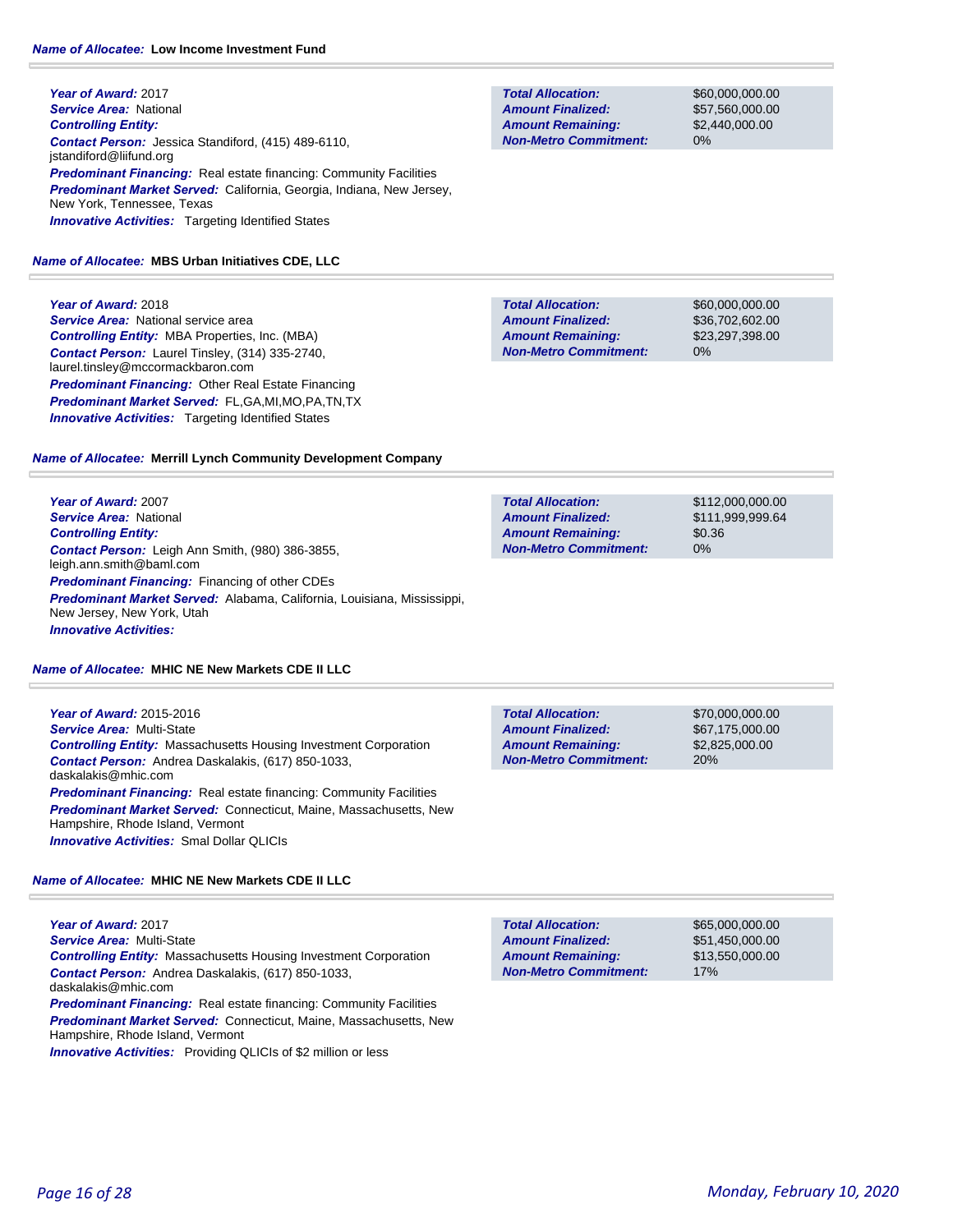### *Name of Allocatee:* **MHIC NE New Markets CDE II LLC**

### **Year of Award:** 2018

*Service Area:* Multi-state service area *Controlling Entity:* Massachusetts Housing Investment Corporation *Contact Person:* Joseph Flatley, (617) 850-1028, flatley@mhic.com *Predominant Financing:* Real Estate Financing - Community Facilities *Predominant Market Served:* CT, MA, ME, NH, RI, VT *Innovative Activities:* 

### *Name of Allocatee:* **Michigan Community Capital**

### **Year of Award:** 2018

*Service Area:* Statewide (or territory-wide) service area *Controlling Entity:* Michigan Economic Development Corporation *Contact Person:* Eric Hanna, (517) 626-1861, eric@miccap.org *Predominant Financing:* Operating Business Financing *Predominant Market Served:* MI *Innovative Activities:* Providing QLICIs for Non-Real Estate Activities

### *Name of Allocatee:* **Midwest Industrial Redevelopment Fund, LLC**

**Year of Award:** 2018 **Service Area:** National service area *Controlling Entity:* CIBC Bank USA *Contact Person:* Allie Renz, (314) 301-2281, allie.renz@cibc.com *Predominant Financing: Operating Business Financing Predominant Market Served:* IL,IN,IA,MI,MO,OH,WI *Innovative Activities:* Providing QLICIs of \$2 million or less

\$60,000,000.00 \$20,000,000.00 \$40,000,000.00 0% **Total Allocation: Non-Metro Commitment: Amount Remaining: Amount Finalized:**

### *Name of Allocatee:* **Midwest Minnesota Community Development Corporation**

**Year of Award:** 2018 *Service Area:* Multi-state service area \$70,000,000.00 \$23,000,000.00 \$47,000,000.00 51% **Total Allocation: Non-Metro Commitment: Amount Remaining: Amount Finalized:** *Controlling Entity: Contact Person:* Jamie Marks Erickson, (218) 844-7025, jerickson@mmcdc.com *Predominant Financing:* Real Estate Financing - Industrial/Manufacturing *Predominant Market Served:* MN, ND, SD, WY **Innovative Activities:** Investing in Indian Country, Providing QLICIs of \$2 million or less

### *Name of Allocatee:* **Midwest Renewable Capital, LLC**

**Year of Award:** 2017 *Service Area:* National *Controlling Entity:* Blackhawk Economic Development *Contact Person:* Scott Mikkelsen, (515) 745-9890, scott.mikkelsen@mwrcap.com **Predominant Financing: Operating Business financing** *Predominant Market Served:* Alabama, Arkansas, Georgia, Indiana, Kansas, Tennessee, Texas *Innovative Activities:* Providing QLICIs for Non-Real Estate Activities, Targeting Identified States

**Total Allocation: Non-Metro Commitment: Amount Remaining: Amount Finalized:**

\$65,000,000.00 \$61,900,000.00 \$3,100,000.00 60%

*Page 17 of 28 Monday, February 10, 2020*

**Total Allocation: Non-Metro Commitment: Amount Remaining: Amount Finalized:**

\$35,000,000.00 \$26,700,000.00 \$8,300,000.00 20%

\$55,000,000.00 \$19,000,000.00 \$36,000,000.00 20% **Total Allocation: Non-Metro Commitment: Amount Remaining: Amount Finalized:**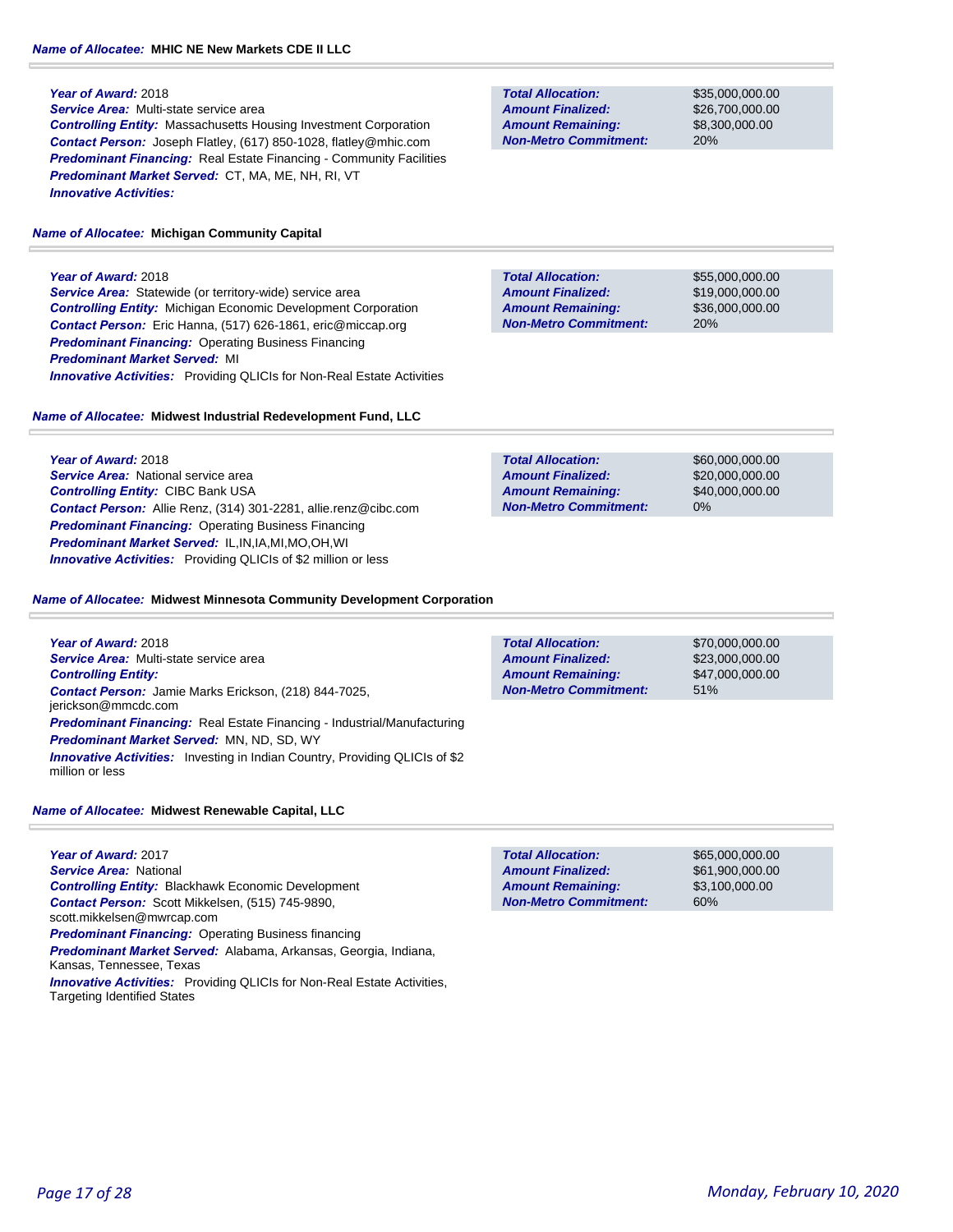*Service Area:* Multi-state service area *Controlling Entity:* First Commercial Bank *Contact Person:* Alan Lange, (601) 914-5642, alan@munistrategies.com *Predominant Financing:* Operating Business Financing *Predominant Market Served:* AL, AR, GA, MS, TN **Innovative Activities:** Providing QLICIs for Non-Real Estate Activities, Targeting Identified States

### *Name of Allocatee:* **National Community Fund I, LLC**

**Year of Award:** 2018 *Service Area:* National service area *Controlling Entity:* Portland Family of Funds Holdings, Inc. *Contact Person:* Cam Turner, (503) 226-1370, cam@unitedfundadvisors.com **Predominant Financing:** Real Estate Financing - Community Facilities *Predominant Market Served:* GA,IN,NH,OR,TN,WA **Innovative Activities:** Targeting Identified States

### *Name of Allocatee:* **National Community Investment Fund**

**Year of Award:** 2015-2016 *Service Area:* National *Controlling Entity: Contact Person:* Saurabh Narain, (312) 881-5826, snarain@ncif.org **Predominant Financing:** Real estate financing: Community Facilities *Predominant Market Served:* Alabama, California, New Jersey, New York, Oklahoma, Oregon, South Dakota *Innovative Activities:* Smal Dollar QLICIs

### *Name of Allocatee:* **National Community Investment Fund**

**Year of Award:** 2017 *Service Area:* National *Controlling Entity: Contact Person:* Saurabh Narain, (312) 881-5826, snarain@ncif.org **Predominant Financing:** Real estate financing: Community Facilities *Predominant Market Served:* Alabama, Georgia, Illinois, Louisiana, Minnesota, South Carolina *Innovative Activities:* Providing QLICIs of \$2 million or less

### *Name of Allocatee:* **National New Markets Fund, LLC**

**Year of Award:** 2018 **Service Area:** National service area *Controlling Entity:* Economic Innovation International, Inc. *Contact Person:* Steve MacDonald, (213) 342-6757, sm@sdsgroup.com *Predominant Financing:* Operating Business Financing *Predominant Market Served:* GA,IN,KY,LA,MI,OH,TX *Innovative Activities:* Providing QLICIs for Non-Real Estate Activities, Targeting Identified States

**Total Allocation: Non-Metro Commitment: Amount Remaining: Amount Finalized:**

\$55,000,000.00 \$31,500,000.00 \$23,500,000.00 90%

\$70,000,000.00 \$50,000,000.00 \$20,000,000.00 20% **Total Allocation: Non-Metro Commitment: Amount Remaining: Amount Finalized:**

**Total Allocation: Non-Metro Commitment: Amount Remaining: Amount Finalized:**

\$65,000,000.00 \$62,250,000.00 \$2,750,000.00 20%

**Total Allocation: Non-Metro Commitment: Amount Remaining: Amount Finalized:**

\$55,000,000.00 \$31,600,000.00 \$23,400,000.00 20%

\$65,000,000.00 \$46,000,000.00 \$19,000,000.00 20% **Total Allocation: Non-Metro Commitment: Amount Remaining: Amount Finalized:**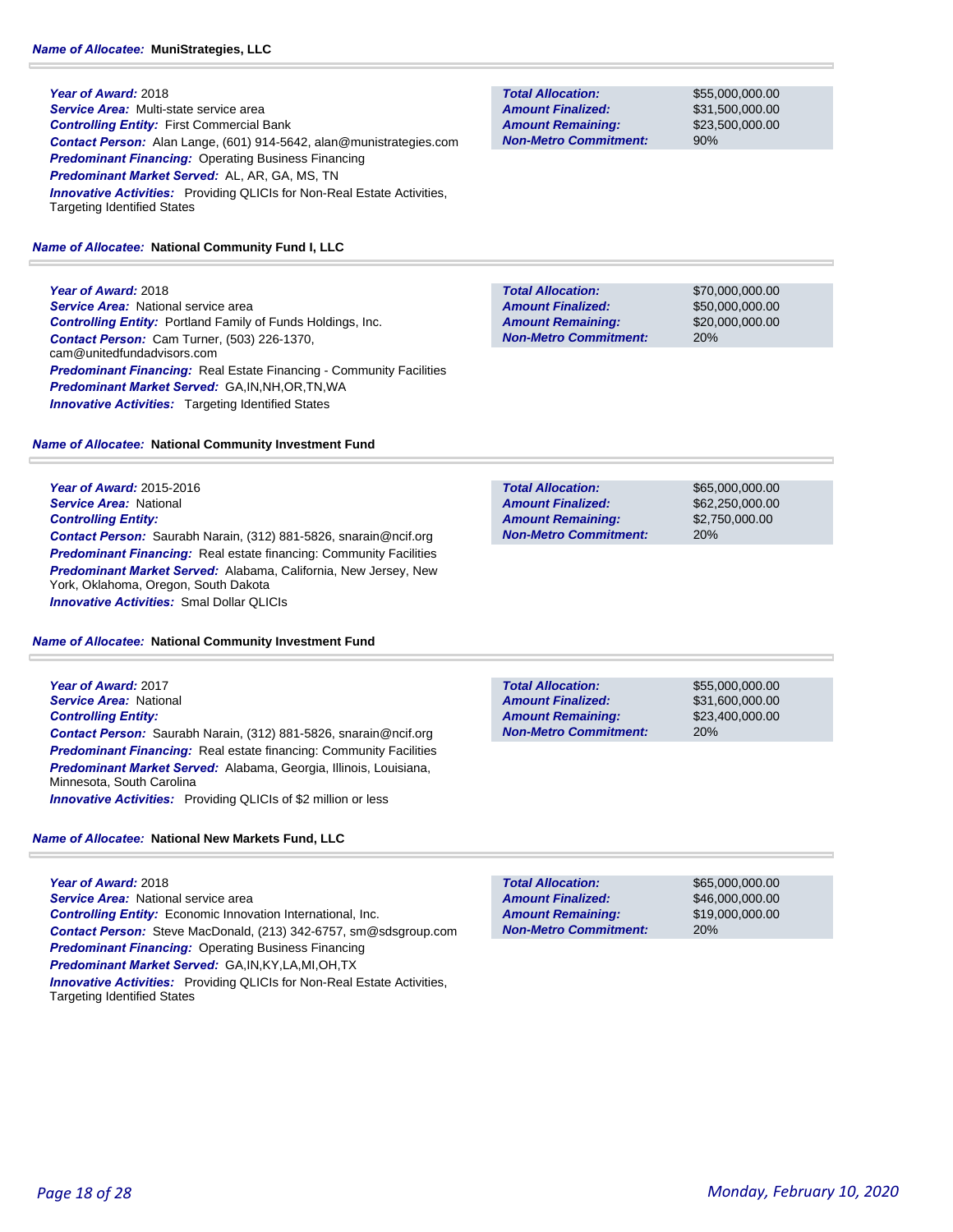**Year of Award:** 2009 *Service Area:* National *Controlling Entity:* Community Reinvestment Fund, Inc. *Contact Person:* Jennifer Novak, (612) 305-2055, jennifer@crfusa.com *Predominant Financing:* Business financing *Predominant Market Served:* California, Colorado, Illinois, Minnesota, New York, Ohio, Wisconsin *Innovative Activities:* 

#### *Name of Allocatee:* **National Trust Community Investment Corporation**

**Year of Award:** 2017 *Service Area:* National *Controlling Entity: Contact Person:* Suzanne Brown, (202) 588-6256, suzanne\_brown@ntcicfunds.com *Predominant Financing:* Other RE Financing *Predominant Market Served:* Arkansas, Illinois, New York, Ohio, South Carolina, Tennessee, Virginia *Innovative Activities:* Providing QLICIs of \$2 million or less

#### *Name of Allocatee:* **Nonprofit Finance Fund**

**Year of Award:** 2017 *Service Area:* National *Controlling Entity: Contact Person:* Wendy Weiss, (215) 546-9426 x206, wweiss@nff.org **Predominant Financing:** Real estate financing: Community Facilities *Predominant Market Served:* California, Georgia, New York, Pennsylvania, Rhode Island, Tennessee, Texas *Innovative Activities:* Providing QLICIs of \$2 million or less, Targeting Identified States

#### *Name of Allocatee:* **Nonprofit Finance Fund**

**Year of Award:** 2018 *Service Area:* National service area *Controlling Entity: Contact Person:* Wendy Weiss, (215) 546-9426 x 206, wweiss@nff.org *Predominant Financing:* Real Estate Financing - Community Facilities *Predominant Market Served:* CA,GA,MD,NY,TN,TX *Innovative Activities:* Providing QLICIs of \$2 million or less, Targeting Identified States

### *Name of Allocatee:* **Northern California Community Loan Fund**

**Year of Award:** 2017 *Service Area:* State *Controlling Entity: Contact Person:* Lea Salem, (415) 392-8215, lsalem@ncclf.org **Predominant Financing:** Real estate financing: Community Facilities *Predominant Market Served:* California *Innovative Activities:* 

**Total Allocation: Non-Metro Commitment: Amount Remaining: Amount Finalized:**

\$75,000,000.00 \$74,999,999.17 \$0.83 18%

\$60,000,000.00 \$46,238,178.00 \$13,761,822.00 0% **Total Allocation: Non-Metro Commitment: Amount Remaining: Amount Finalized:**

\$65,000,000.00 \$59,000,000.00 \$6,000,000.00 0% **Total Allocation: Non-Metro Commitment: Amount Remaining: Amount Finalized:**

**Total Allocation: Non-Metro Commitment: Amount Remaining: Amount Finalized:**

\$55,000,000.00 \$21,000,000.00 \$34,000,000.00 0%

\$60,000,000.00 \$48,800,000.00 \$11,200,000.00 0% **Total Allocation: Non-Metro Commitment: Amount Remaining: Amount Finalized:**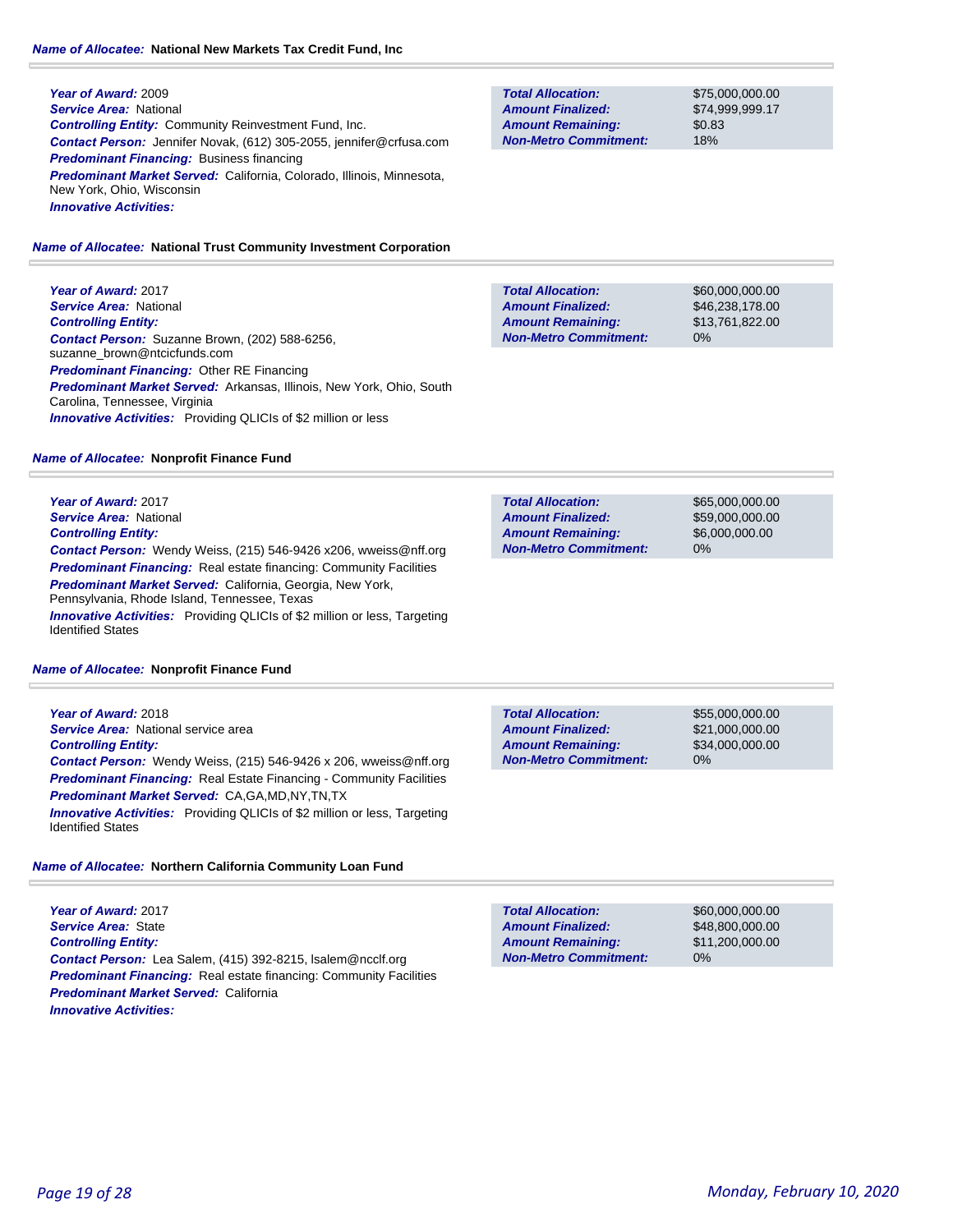### *Name of Allocatee:* **NYC Neighborhood Capital Corporation**

### **Year of Award:** 2018

*Service Area:* Local service area (e.g., neighborhoods, cities, a county or contiguous counties, or metropolitan areas) within a state or territory *Controlling Entity:* City of New York *Contact Person:* Mac Thayer, (212) 312-3727, mthayer@edc.nyc **Predominant Financing:** Real Estate Financing - Community Facilities *Predominant Market Served:* NY *Innovative Activities:* 

**Total Allocation: Non-Metro Commitment: Amount Remaining: Amount Finalized:**

**Total Allocation:**

**Non-Metro Commitment: Amount Remaining: Amount Finalized:**

\$55,000,000.00 \$16,500,000.00 \$38,500,000.00 0%

\$20,000,000.00 \$12,000,000.00 \$8,000,000.00

0%

#### *Name of Allocatee:* **Oakland Renaissance NMTC, Inc. A California Nonprofit Public Benefit Corporation**

**Year of Award:** 2015-2016 *Service Area:* Local *Controlling Entity:* City of Oakland *Contact Person:* Patrick Lane, (510) 238-7362, pslane@oaklandnet.com *Predominant Financing:* Real estate financing: Mixed-used (housing, commercial, or retail) *Predominant Market Served:* Alameda County, CA *Innovative Activities:* 

#### *Name of Allocatee:* **Ohio Community Development Finance Fund**

**Year of Award:** 2018

*Service Area:* Statewide (or territory-wide) service area *Controlling Entity: Contact Person:* Julie Nichols, (614) 568-5048, jnichols@financefund.org *Predominant Financing:* Operating Business Financing *Predominant Market Served:* OH

**Innovative Activities:** Investing In Unrelated CDEs, Providing QLICIs for Non-Real Estate Activities, Providing QLICIs of \$2 million or less

#### *Name of Allocatee:* **Opportunity Fund Community Development**

**Year of Award:** 2017 *Service Area:* State *Controlling Entity: Contact Person:* Jeff Wells, (408) 516-4690, jeff@opportunityfund.org **Predominant Financing:** Real estate financing: Community Facilities *Predominant Market Served:* California *Innovative Activities:* 

### *Name of Allocatee:* **Opportunity Fund Community Development**

**Year of Award:** 2018 *Service Area:* Multi-state service area *Controlling Entity: Contact Person:* Christopher Huang, (408) 610-4344, christopher@opportunityfund.org **Predominant Financing:** Real Estate Financing - Community Facilities *Predominant Market Served:* AZ, CA, CO, HI, ID, MT, NM, NV, OR, TX, UT, WA, WY *Innovative Activities:* 

\$70,000,000.00 \$44,000,000.00 \$26,000,000.00 20% **Total Allocation: Non-Metro Commitment: Amount Remaining: Amount Finalized:**

0% **Total Allocation: Non-Metro Commitment: Amount Remaining: Amount Finalized:**

\$40,000,000.00 \$34,390,000.00 \$5,610,000.00

\$40,000,000.00 \$25,000,000.00 \$15,000,000.00 0% **Total Allocation: Non-Metro Commitment: Amount Remaining: Amount Finalized:**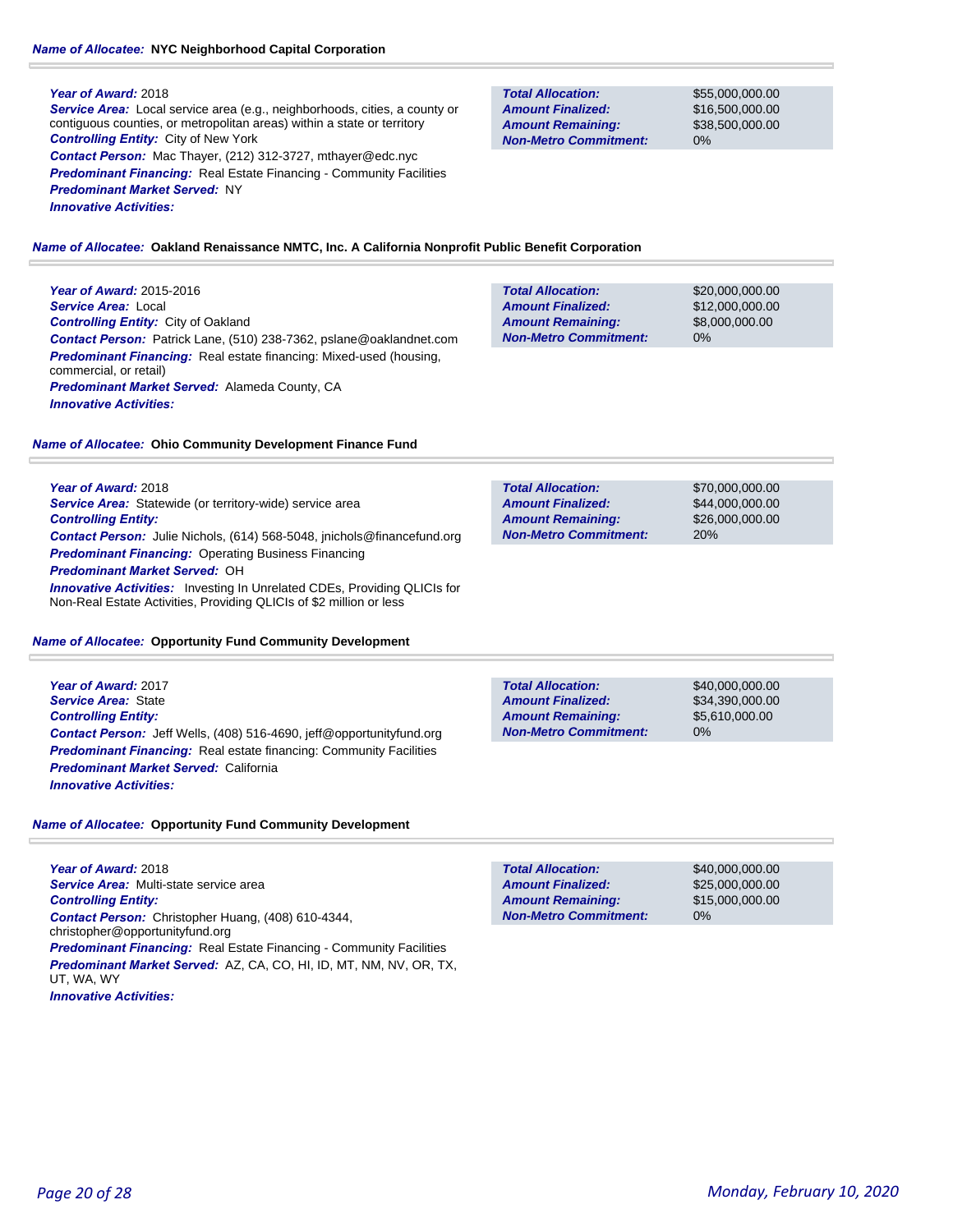*Service Area:* Multi-state service area *Controlling Entity:* People Incorporated of Virginia *Contact Person:* Bryan Phipps, (276) 623-9000, bphipps@peopleinc.net *Predominant Financing:* Real Estate Financing - Community Facilities *Predominant Market Served:* AL, GA, KY, MS, NC, SC, TN, VA, WV **Innovative Activities:** Providing QLICIs for Non-Real Estate Activities, Targeting Identified States

#### *Name of Allocatee:* **PeopleFund NMTC LLC**

**Year of Award:** 2018 **Service Area:** Statewide (or territory-wide) service area *Controlling Entity:* PeopleFund *Contact Person:* Gary Lindner, (512) 222-1015, glindner@peoplefund.org **Predominant Financing:** Real Estate Financing - Community Facilities *Predominant Market Served:* TX **Innovative Activities:** Targeting Identified States

#### *Name of Allocatee:* **PIDC Community Capital**

**Total Allocation: Non-Metro Commitment: Amount Remaining: Amount Finalized:**

\$60,000,000.00 \$0.00 \$60,000,000.00 55%

0% **Total Allocation: Non-Metro Commitment: Amount Remaining: Amount Finalized:**

\$25,000,000.00 \$15,100,000.00 \$9,900,000.00

| <b>Total Allocation:</b>     | \$60,000,000,00 |
|------------------------------|-----------------|
| <b>Amount Finalized:</b>     | \$42,268,041,00 |
| <b>Amount Remaining:</b>     | \$17.731.959.00 |
| <b>Non-Metro Commitment:</b> | $0\%$           |

*Predominant Financing:* Real estate financing: Mixed-used (housing, commercial, or retail) *Predominant Market Served:* PA-Philadelphia County *Innovative Activities:* Providing QLICIs of \$2 million or less

*Contact Person:* Jennifer Crowther, (215) 496-8139,

*Controlling Entity:* Philadelphia Industrial Development Corporation

#### *Name of Allocatee:* **PIDC Community Capital**

#### **Year of Award:** 2018

**Year of Award:** 2017 *Service Area:* Local

jcrowther@pidcphila.com

*Service Area:* Local service area (e.g., neighborhoods, cities, a county or contiguous counties, or metropolitan areas) within a state or territory **Controlling Entity:** Philadelphia Industrial Development Corporation *Contact Person:* Jennifer Crowther, (215) 496-8139, jcrowther@pidcphila.com *Predominant Financing:* Real Estate Financing - Mixed-use (housing, commercial, or retail) *Predominant Market Served:* PA *Innovative Activities:* Providing QLICIs of \$2 million or less

#### *Name of Allocatee:* **Pittsburgh Urban Initiatives LLC**

**Year of Award:** 2015-2016 *Service Area:* Local *Controlling Entity:* Urban Redevelopment Authority of Pittsburgh *Contact Person:* Rebecca Davidson-Wagner, (412) 255-6588, rwagner@ura.org **Predominant Financing:** Real estate financing: Community Facilities *Predominant Market Served:* Allegheny County Pennsylvania

*Innovative Activities:* Smal Dollar QLICIs

| <b>Total Allocation:</b>     | \$45,000,000,00 |
|------------------------------|-----------------|
| <b>Amount Finalized:</b>     | \$22,500,000,00 |
| <b>Amount Remaining:</b>     | \$22,500,000,00 |
| <b>Non-Metro Commitment:</b> | $0\%$           |

**Total Allocation: Non-Metro Commitment: Amount Remaining: Amount Finalized:**

\$50,000,000.00 \$44,000,000.00 \$6,000,000.00 0%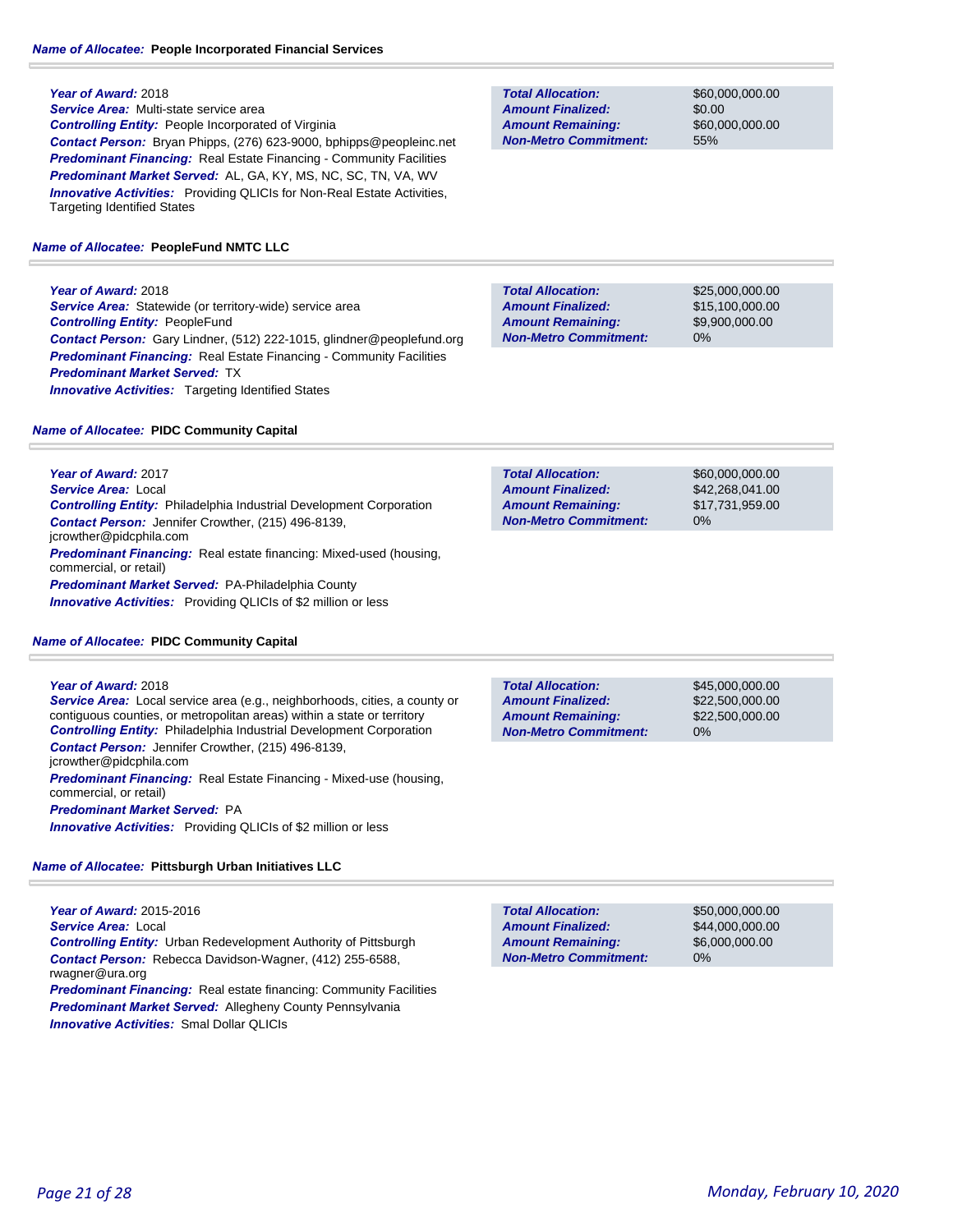**Year of Award:** 2018 *Service Area:* National service area *Controlling Entity:* PNC Bank, National Association *Contact Person:* Ryanne Shuey, (216) 222-9187, ryanne.shuey@pnc.com **Predominant Financing:** Real Estate Financing - Community Facilities *Predominant Market Served:* IL,IN,MO,NY,OH,PA,WI **Innovative Activities:** Targeting Identified States

*Name of Allocatee:* **Popular Community Capital, LLC**

**Year of Award:** 2018 *Service Area:* Multi-state service area *Controlling Entity:* Banco Popular de Puerto Rico *Contact Person:* Guillermo Franco, , guillermo\_franco@outlook.com **Predominant Financing:** Real Estate Financing - Community Facilities *Predominant Market Served:* FL, NY, PR, VI *Innovative Activities:* Providing QLICIs for Non-Real Estate Activities, Targeting Identified States

#### *Name of Allocatee:* **Punawai 'O Pu'uhonua, LLC**

**Year of Award:** 2018 *Service Area:* Statewide (or territory-wide) service area *Controlling Entity:* American Savings Bank, FSB *Contact Person:* Pono Shim, (808) 521-3611, pshim@oedb.biz *Predominant Financing:* Real Estate Financing - Community Facilities *Predominant Market Served:* HI **Innovative Activities:** Investing in Indian Country

#### *Name of Allocatee:* **Raza Development Fund, Inc.**

**Year of Award:** 2018 **Service Area:** National service area *Controlling Entity: Contact Person:* Tom Espinoza, (602) 417-1406, tespinoza@razafund.org **Predominant Financing:** Real Estate Financing - Community Facilities *Predominant Market Served:* AZ,CA,FL,OH,OR,TX,WA *Innovative Activities:* Targeting Identified States

### *Name of Allocatee:* **RBC Community Development, LLC**

**Year of Award:** 2015-2016 *Service Area:* National *Controlling Entity:* RBC Tax Credit Equity, LLC *Contact Person:* ERIC KLIPFER, (614) 564-2770, eric.klipfer@rbc.com *Predominant Financing:* Real estate financing: Mixed-used (housing, commercial, or retail) *Predominant Market Served:* Iowa, Maryland, Michigan, Nevada, Pennsylvania, Tennessee, Virginia *Innovative Activities:* Identified States

*Name of Allocatee:* **REI Development Corp.**

**Year of Award:** 2018 **Service Area:** Statewide (or territory-wide) service area *Controlling Entity:* Rural Enterprises of Oklahoma, Inc. *Contact Person:* Debbie Partin, , dpartin@reiok.org *Predominant Financing:* Real Estate Financing - Industrial/Manufacturing *Predominant Market Served:* OK *Innovative Activities:* 

**Total Allocation: Non-Metro Commitment: Amount Remaining: Amount Finalized:**

\$70,000,000.00 \$33,500,000.00 \$36,500,000.00 20%

**Total Allocation: Non-Metro Commitment: Amount Remaining: Amount Finalized:**

\$50,000,000.00 \$17,000,000.00 \$33,000,000.00 0%

\$40,000,000.00 \$20,000,000.00 \$20,000,000.00 20% **Total Allocation: Non-Metro Commitment: Amount Remaining: Amount Finalized:**

20% **Total Allocation: Non-Metro Commitment: Amount Remaining: Amount Finalized:**

\$65,000,000.00 \$50,000,000.00 \$15,000,000.00

**Total Allocation: Non-Metro Commitment: Amount Remaining: Amount Finalized:**

\$50,000,000.00 \$45,000,000.00 \$5,000,000.00 0%

**Total Allocation: Non-Metro Commitment: Amount Remaining: Amount Finalized:**

\$55,000,000.00 \$25,000,000.00 \$30,000,000.00 75%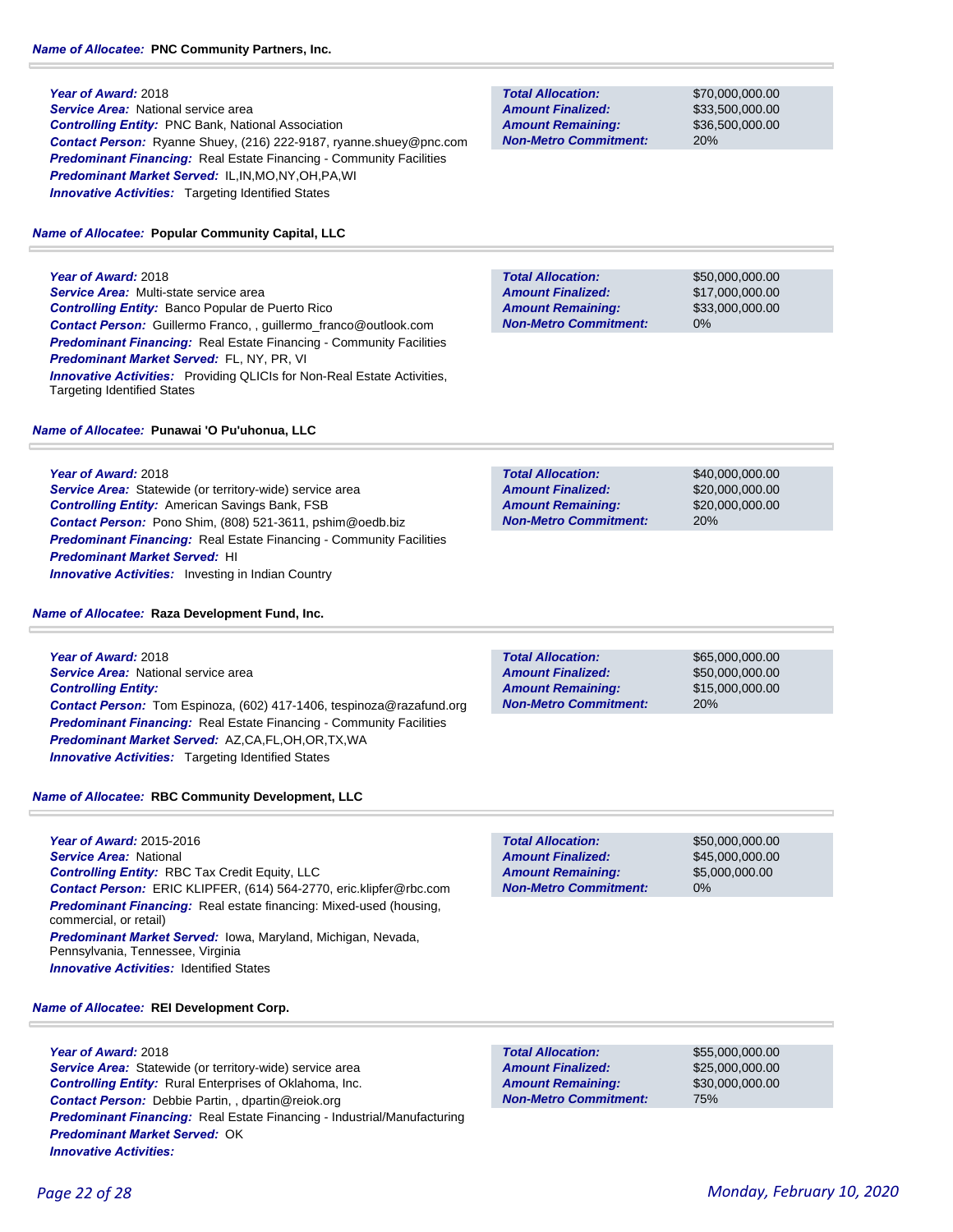**Year of Award:** 2018 *Service Area:* National service area *Controlling Entity:* BrightBridge, Inc *Contact Person:* monica blanton, (423) 424-4226, mblanton@rivergc.com *Predominant Financing:* Operating Business Financing *Predominant Market Served:* AL,FL,GA,TN,TX,West VA **Innovative Activities:** Providing QLICIs for Non-Real Estate Activities, Targeting Identified States

#### *Name of Allocatee:* **San Francisco Community Investment Fund**

**Year of Award:** 2015-2016 *Service Area:* Local *Controlling Entity:* City and County of San Francisco *Contact Person:* Jamie Querubin, (415) 554-6902, jamie.querubin@sfgov.org *Predominant Financing:* Real estate financing: Retail *Predominant Market Served:* San Francisco County, CA *Innovative Activities:* 

#### *Name of Allocatee:* **San Francisco Community Investment Fund**

**Year of Award:** 2017 *Service Area:* Local *Controlling Entity:* City and County of San Francisco *Contact Person:* Jamie Querubin, (415) 554-6902, jamie.querubin@sfgov.org *Predominant Financing:* Real estate financing: Community Facilities *Predominant Market Served:* CA-San Francisco County *Innovative Activities:* 

#### *Name of Allocatee:* **San Francisco Community Investment Fund**

#### **Year of Award:** 2018

*Service Area:* Local service area (e.g., neighborhoods, cities, a county or contiguous counties, or metropolitan areas) within a state or territory *Controlling Entity:* City and County of San Francisco *Contact Person:* Jamie Querubin, (415) 554-6902, jamie.querubin@sfgov.org **Predominant Financing:** Real Estate Financing - Community Facilities *Predominant Market Served:* CA *Innovative Activities:* 

#### *Name of Allocatee:* **SB New Markets CDE LLC**

**Year of Award:** 2018 *Service Area:* Local service area (e.g., neighborhoods, cities, a county or contiguous counties, or metropolitan areas) within a state or territory *Controlling Entity:* University Financial Corp. GBC dba Sunrise Banks *Contact Person:* Michael Morrell, (651) 523-7847, michael.morrell@sunrisebanks.com **Predominant Financing:** Real Estate Financing - Community Facilities

*Predominant Market Served:* MN

*Innovative Activities:* Providing QLICIs of \$2 million or less

**Total Allocation: Non-Metro Commitment: Amount Remaining: Amount Finalized:**

\$55,000,000.00 \$23,500,000.00 \$31,500,000.00 45%

\$45,000,000.00 \$36,000,000.00 \$9,000,000.00 0% **Total Allocation: Non-Metro Commitment: Amount Remaining: Amount Finalized:**

**Total Allocation: Non-Metro Commitment: Amount Remaining: Amount Finalized:**

\$30,000,000.00 \$15,000,000.00 \$15,000,000.00 0%

**Total Allocation: Non-Metro Commitment: Amount Remaining: Amount Finalized:**

\$35,000,000.00 \$10,507,000.00 \$24,493,000.00 0%

\$60,000,000.00 \$0.00 \$60,000,000.00 0% **Total Allocation: Non-Metro Commitment: Amount Remaining: Amount Finalized:**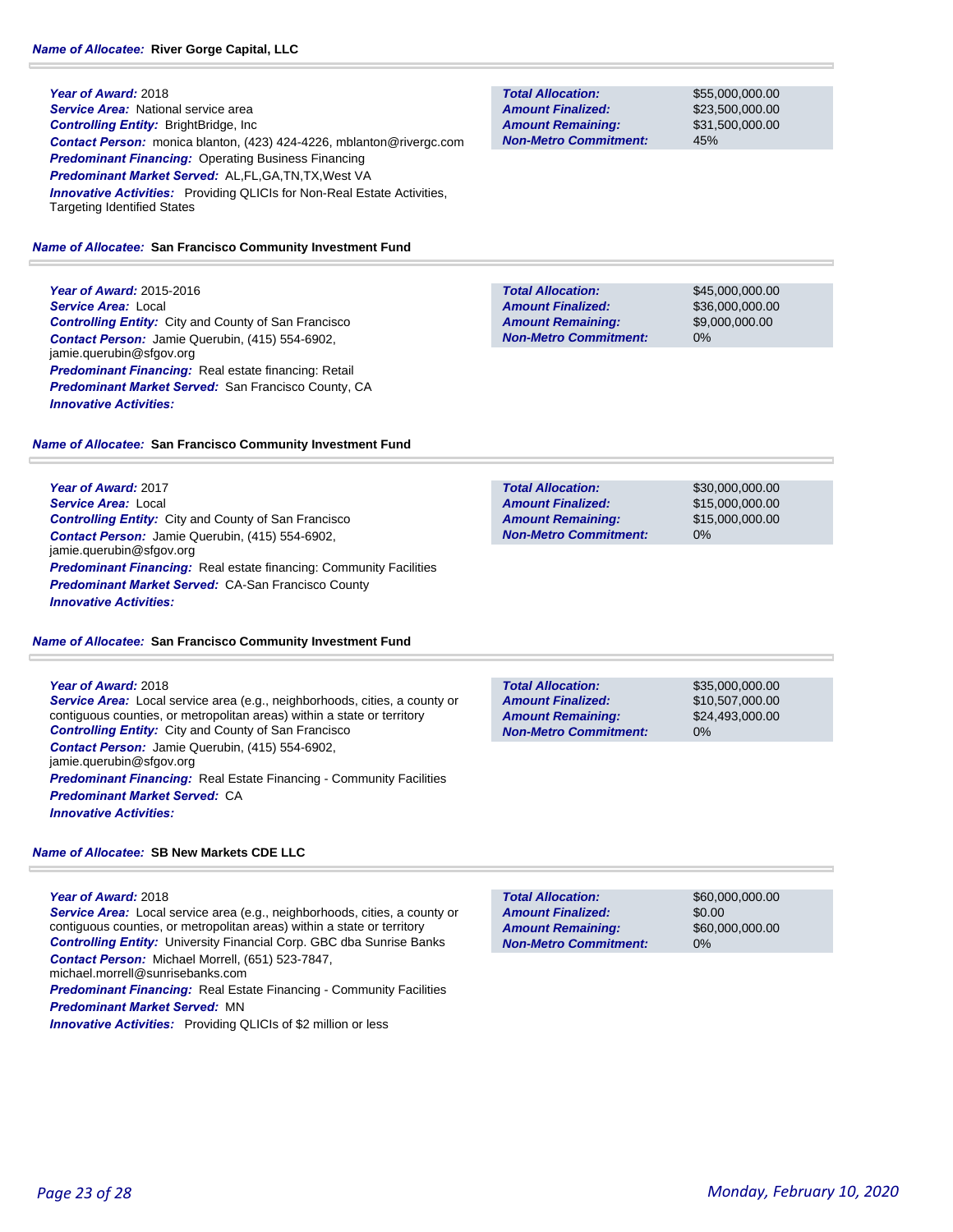#### *Name of Allocatee:* **South Carolina Community Loan Fund**

**Year of Award:** 2018 **Service Area:** Statewide (or territory-wide) service area *Controlling Entity: Contact Person:* Anna Lewin, (843) 973-7285, anna@sccommunityloanfund.org **Predominant Financing:** Real Estate Financing - Community Facilities *Predominant Market Served:* SC *Innovative Activities:* 

**Total Allocation: Non-Metro Commitment: Amount Remaining: Amount Finalized:**

\$20,000,000.00 \$8,000,000.00 \$12,000,000.00 0%

#### *Name of Allocatee:* **Southside Community Optimal Redevelopment Enterprise, LLC**

### **Year of Award:** 2018

*Service Area:* Multi-state service area *Controlling Entity:* McCaffery Interests, Inc *Contact Person:* Angela Woolfolk, (312) 784-2768, awoolfolk@mccafferyinterests.com *Predominant Financing:* Other Real Estate Financing *Predominant Market Served:* IL, IN **Innovative Activities:** Targeting Identified States

\$35,000,000.00 \$14,636,873.02 \$20,363,126.98 0% **Total Allocation: Non-Metro Commitment: Amount Remaining: Amount Finalized:**

#### *Name of Allocatee:* **St. Louis Development Corporation**

### **Year of Award:** 2017 *Service Area:* Local *Controlling Entity:*

*Contact Person:* Bill Seddon, (314) 657-3705, seddonb@stlouis-mo.gov **Predominant Financing:** Real estate financing: Community Facilities

*Predominant Market Served:* IL-Clinton County, IL-Jersey County, IL-Madison County, IL-Monroe County, IL-St. Clair County, MO-Franklin County, MO-Jefferson County, MO-Lincoln County, MO-St. Charles County, MO-St. Louis city, MO-St. Louis County, MO-Warren County *Innovative Activities:* Providing QLICIs of \$2 million or less

#### *Name of Allocatee:* **St. Louis Development Corporation**

#### **Year of Award:** 2018

*Service Area:* Local service area (e.g., neighborhoods, cities, a county or contiguous counties, or metropolitan areas) within a state or territory *Controlling Entity:* 

*Contact Person:* Bill Seddon, (314) 657-3703, seddonb@stlouis-mo.gov **Predominant Financing:** Real Estate Financing - Community Facilities *Predominant Market Served:* IL, MO *Innovative Activities:* 

#### *Name of Allocatee:* **SunTrust Community Development Enterprises, LLC**

**Year of Award:** 2017 *Service Area:* National *Controlling Entity:* SunTrust Banks, Inc. *Contact Person:* Jan Gilbreath, , jan.gilbreath@suntrust.com *Predominant Financing:* Real estate financing: Community Facilities *Predominant Market Served:* District of Columbia, Florida, Georgia, Maryland, North Carolina, Tennessee, Virginia *Innovative Activities:* Providing QLICIs of \$2 million or less, Targeting Identified States

| <b>Total Allocation:</b>     | \$35,000,000,00 |
|------------------------------|-----------------|
| <b>Amount Finalized:</b>     | \$22,000,000,00 |
| <b>Amount Remaining:</b>     | \$13,000,000,00 |
| <b>Non-Metro Commitment:</b> | $0\%$           |

**Total Allocation: Non-Metro Commitment: Amount Remaining: Amount Finalized:**

\$35,000,000.00 \$12,000,000.00 \$23,000,000.00 0%

| \$70,000,000,00 |
|-----------------|
| \$61,000,000,00 |
| \$9,000,000,00  |
| 20%             |
|                 |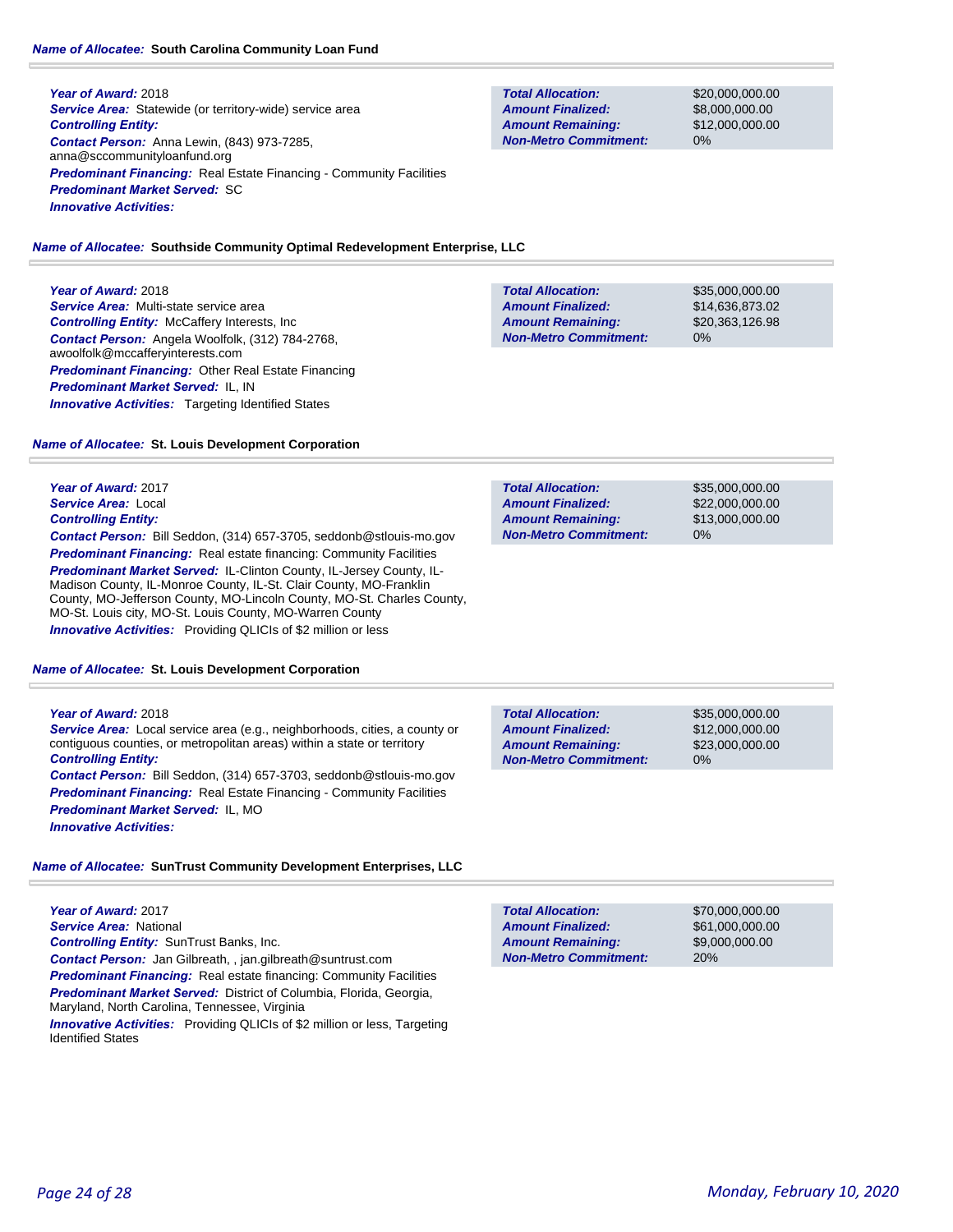**Year of Award:** 2018 **Service Area:** Statewide (or territory-wide) service area *Controlling Entity: Contact Person:* Victor Elmore, (214) 943-5900 x105, velmore@tmfund.com **Predominant Financing: Operating Business Financing** *Predominant Market Served:* TX **Innovative Activities:** Targeting Identified States

*Name of Allocatee:* **The Community Builders CDE LLC**

**Year of Award:** 2017 *Service Area:* National *Controlling Entity:* The Community Builders, Inc. *Contact Person:* Malik Aziz, (857) 221-8638, malik.aziz@tcbinc.org *Predominant Financing:* Real estate financing: Mixed-used (housing, commercial, or retail) *Predominant Market Served:* Illinois, Maryland, Massachusetts, Michigan, New York, North Carolina, Pennsylvania *Innovative Activities:* 

#### *Name of Allocatee:* **The Innovate Fund, LLC**

#### **Year of Award:** 2018

*Service Area:* Statewide (or territory-wide) service area *Controlling Entity:* Greenville Local Development Corporation *Contact Person:* Tammy Propst, , tpropst@taxadvantagegroup.com *Predominant Financing: Operating Business Financing Predominant Market Served:* GA, NC, SC, TN *Innovative Activities:* 

*Name of Allocatee:* **The Rose Urban Green Fund, LLC**

### **Year of Award:** 2017 *Service Area:* National *Controlling Entity:* Rose Capital LLC *Contact Person:* Charles Perry, (303) 446-0600, chuck@perry-rose.com *Predominant Financing:* Real estate financing: Mixed-used (housing, commercial, or retail) *Predominant Market Served:* California, Colorado, Connecticut, New

York, Pennsylvania, Texas, West Virginia *Innovative Activities:* Providing QLICIs of \$2 million or less, Targeting Identified States

#### *Name of Allocatee:* **The Valued Advisor Fund, LLC**

**Year of Award:** 2018 **Service Area:** National service area *Controlling Entity:* Baker Tilly Capital LLC *Contact Person:* Terri Preston, (312) 307-9550, tpreston@valuedadvisorfund.com *Predominant Financing:* Other Real Estate Financing *Predominant Market Served:* AL,FL,MS,OK,SC,TN,TX *Innovative Activities:* Providing QLICIs of \$2 million or less, Targeting Identified States

**Total Allocation: Non-Metro Commitment: Amount Remaining: Amount Finalized:**

\$35,000,000.00 \$16,000,000.00 \$19,000,000.00 0%

\$50,000,000.00 \$45,000,000.00 \$5,000,000.00 0% **Total Allocation: Non-Metro Commitment: Amount Remaining: Amount Finalized:**

\$60,000,000.00 \$43,500,000.00 \$16,500,000.00 25% **Total Allocation: Non-Metro Commitment: Amount Remaining: Amount Finalized:**

\$45,000,000.00 \$32,240,000.00 \$12,760,000.00 0% **Total Allocation: Non-Metro Commitment: Amount Remaining: Amount Finalized:**

50% **Total Allocation: Non-Metro Commitment: Amount Remaining: Amount Finalized:**

\$70,000,000.00 \$34,200,000.00 \$35,800,000.00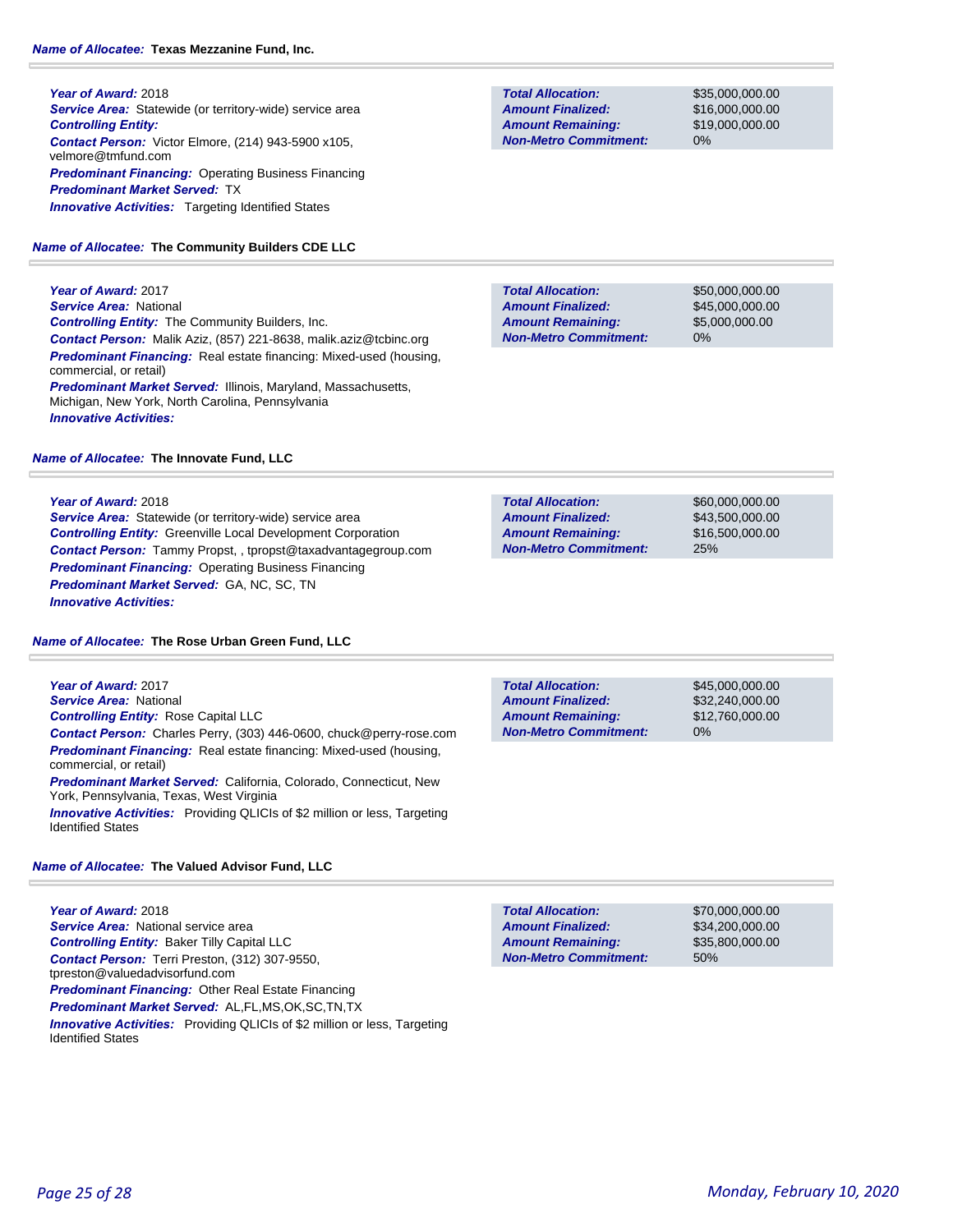**Service Area:** Statewide (or territory-wide) service area *Controlling Entity:* Three Rivers Planning and Development District, Inc. *Contact Person:* Vernon Kelley, , vrk@trpdd.com *Predominant Financing:* Operating Business Financing *Predominant Market Served:* AL, MS, TN *Innovative Activities:* 

#### *Name of Allocatee:* **TransPecos Development Corp**

**Year of Award:** 2017 *Service Area:* State *Controlling Entity:* TransPecos Banks *Contact Person:* Dub Sutherland, (210) 228-4444, dsutherland@texascde.com **Predominant Financing:** Real estate financing: Community Facilities *Predominant Market Served:* Texas **Innovative Activities:** Targeting Identified States

#### *Name of Allocatee:* **UB Community Development LLC**

**Year of Award:** 2017 *Service Area:* Multi-State *Controlling Entity:* UNITED BANCORPORATION OF ALABAMA, INC. *Contact Person:* Alex Jones, (251) 446-6017, alex.jones@unitedbank.com **Predominant Financing: Operating Business financing** *Predominant Market Served:* Alabama, Florida *Innovative Activities:* Providing QLICIs of \$2 million or less, Targeting Identified States

#### *Name of Allocatee:* **Uptown Consortium, Inc.**

**Year of Award:** 2015-2016 *Service Area:* Local *Controlling Entity: Contact Person:* Beth Robinson, (513) 861-8726, brobinson@uptownconsortium.org **Predominant Financing:** Real estate financing: Mixed-used (housing, commercial, or retail) *Predominant Market Served:* Hamilton County, OH *Innovative Activities:* 

### *Name of Allocatee:* **Urban Action Community Development LLC**

**Year of Award:** 2018 **Service Area:** National service area *Controlling Entity:* SBER Development Services LLC *Contact Person:* Tabitha Atkins, (443) 577-4386, tatkins@crossstpartners.com *Predominant Financing:* Real Estate Financing - Industrial/Manufacturing *Predominant Market Served:* CO,FL,MD,MI,NJ,RI,TX *Innovative Activities:* 

**Total Allocation: Non-Metro Commitment: Amount Remaining: Amount Finalized:**

\$25,000,000.00 \$8,000,000.00 \$17,000,000.00 65%

**Total Allocation: Non-Metro Commitment: Amount Remaining: Amount Finalized:**

\$65,000,000.00 \$32,000,000.00 \$33,000,000.00 60%

\$55,000,000.00 \$0.00 \$55,000,000.00 60% **Total Allocation: Non-Metro Commitment: Amount Remaining: Amount Finalized:**

**Total Allocation: Non-Metro Commitment: Amount Remaining: Amount Finalized:**

\$45,000,000.00 \$27,080,000.00 \$17,920,000.00 0%

**Total Allocation: Non-Metro Commitment: Amount Remaining: Amount Finalized:**

\$15,000,000.00 \$14,555,371.00 \$444,629.00 0%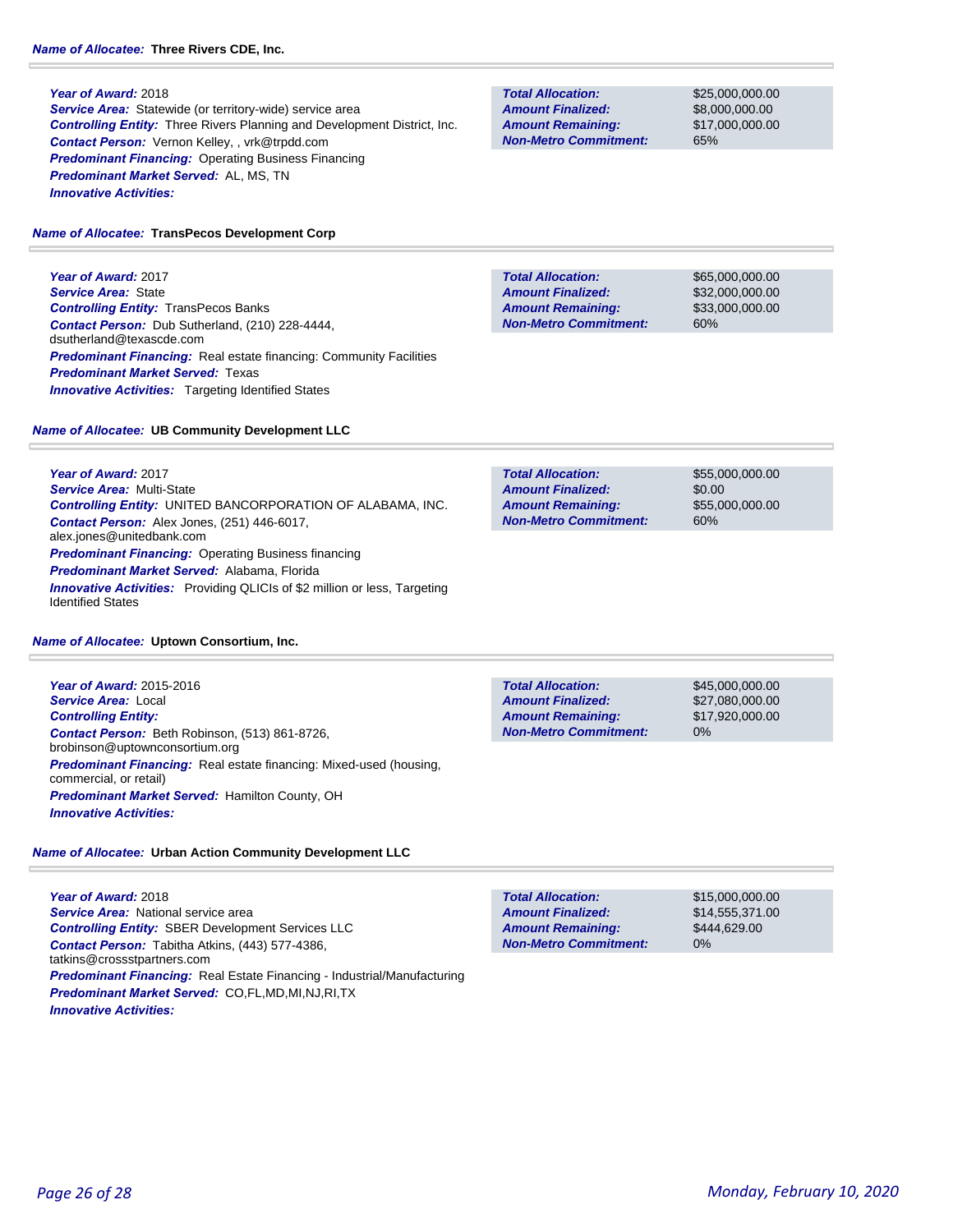**Year of Award:** 2018 *Service Area:* National service area *Controlling Entity:* Aries Capital LLC *Contact Person:* MIchael Qualizza, (847) 943-9389, mqualizza@yahoo.com **Predominant Financing:** Real Estate Financing - Community Facilities *Predominant Market Served:* AL,FL,GA,IL,TX *Innovative Activities:* Providing QLICIs for Non-Real Estate Activities, Targeting Identified States

### *Name of Allocatee:* **Urban Research Park CDE, LLC**

### **Year of Award:** 2018

**Service Area:** National service area *Controlling Entity:* Townsend Capital, LLC *Contact Person:* Joshua Ferguson, (410) 321-1900, joshf@townsendcapital.com *Predominant Financing:* Other Real Estate Financing *Predominant Market Served:* AZ,CA,CO,GA,LA,MI,TX **Innovative Activities:** Targeting Identified States

### *Name of Allocatee:* **USBCDE, LLC**

**Year of Award:** 2017 *Service Area:* National *Controlling Entity:* U.S. Bank *Contact Person:* Stephanie Huffman, (314) 335-2511, stephanie.huffman@usbank.com *Predominant Financing:* Real estate financing: Industrial/Manufacturing *Predominant Market Served:* Alabama, California, Georgia, Indiana, Michigan, Texas, Washington *Innovative Activities:* Providing QLICIs of \$2 million or less, Targeting Identified States

### *Name of Allocatee:* **USBCDE, LLC**

**Year of Award:** 2018 **Service Area:** National service area *Controlling Entity:* U.S. Bank *Contact Person:* Laura Vowell, (314) 335-3346, usbcde@usbank.com **Predominant Financing:** Real Estate Financing - Community Facilities *Predominant Market Served:* CA,MI,MO,NV,RI,TX,WA *Innovative Activities:* Providing QLICIs of \$2 million or less, Targeting Identified States

### *Name of Allocatee:* **Vermont Rural Ventures, Inc.**

**Year of Award:** 2017 *Service Area:* Multi-State *Controlling Entity:* Housing Vermont *Contact Person:* Beth Boutin, (802) 863-8424, beth@hvt.org *Predominant Financing:* Other RE Financing

*Predominant Market Served:* MA-Berkshire County, MA-Franklin County, MA-Hampden County, MA-Hampshire County, NH-Cheshire County, NH-Coos County, NH-Grafton County, NH-Sullivan County, NY-Clinton County, NY-Essex County, Vermont

*Innovative Activities:* 

\$36,100,000.00 \$33,900,000.00 20% **Amount Remaining: Amount Finalized:**

\$70,000,000.00

**Total Allocation: Non-Metro Commitment: Amount Remaining: Amount Finalized:**

\$50,000,000.00 \$9,068,202.80 \$40,931,797.20 0%

\$55,000,000.00 \$41,250,000.00 \$13,750,000.00 0% **Total Allocation: Non-Metro Commitment: Amount Remaining: Amount Finalized:**

\$70,000,000.00 \$58,000,000.00 \$12,000,000.00 21% **Total Allocation: Non-Metro Commitment: Amount Remaining: Amount Finalized:**

**Non-Metro Commitment:**

\$60,000,000.00 \$57,784,500.00 \$2,215,500.00 65% **Total Allocation: Non-Metro Commitment: Amount Remaining: Amount Finalized:**

**Total Allocation:**